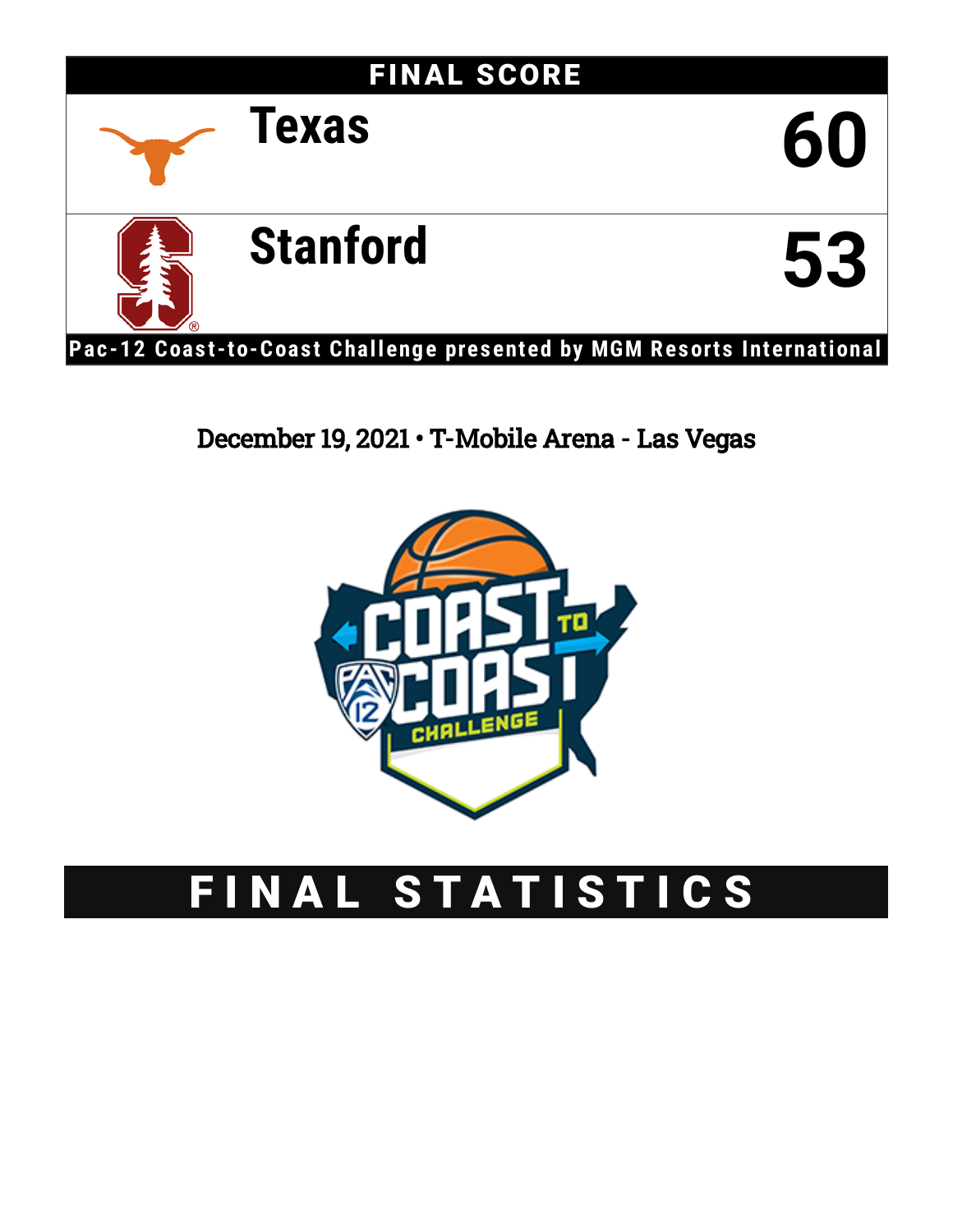### **Official Box Score Texas vs Stanford Game Totals -- Final Statistics December 19, 2021 at T-Mobile Arena - Las Vegas**



### **Texas 60**

| No. | Player                   | S  | <b>Pts</b>    | FG       | 3FG      | FT       | OR | DR | TR             | PF            | A  | то | <b>B</b> lk | Stl | Min | $+/-$          |
|-----|--------------------------|----|---------------|----------|----------|----------|----|----|----------------|---------------|----|----|-------------|-----|-----|----------------|
| 00  | ALLEN, TIMMY             |    | 11            | $5 - 11$ | $0 - 1$  | 1-1      | 0  | 5  | 5              |               |    |    |             | 3   | 37  | 12             |
| 01  | JONES, ANDREW            | G  | 13            | $4 - 13$ | $1 - 6$  | $4 - 7$  | 0  | 4  | 4              | 0             | 0  | 2  | 0           | 2   | 29  | $\overline{2}$ |
| 03  | <b>RAMEY, COURTNEY</b>   | G  | 6             | $2 - 4$  | $2 - 2$  | $0-0$    |    | 0  | 1              | 4             | 0  |    | 0           | 0   | 15  | -1             |
| 05  | ASKEW, DEVIN             | G  | $\Omega$      | $0 - 1$  | $0 - 0$  | $0 - 0$  |    | 2  | 3              |               |    |    | 0           | 1   | 22  | 2              |
| 33  | MITCHELL, TRE            | F. | 6             | $2 - 6$  | $0 - 2$  | $2 - 2$  | 3  | 2  | 5              | 4             | 4  | 2  | $\Omega$    | 0   | 24  | $-2$           |
| 02  | <b>CARR, MARCUS</b>      | G  | 6             | $3-6$    | $0 - 2$  | $0 - 0$  | 0  | 2  | $\overline{2}$ | 3             | 4  | 3  | $\Omega$    | 1   | 26  | $\overline{7}$ |
| 04  | DISU, DYLAN              | F  | 11            | $5 - 7$  | $1 - 2$  | $0 - 0$  | 2  | 2  | 4              | 2             | 0  |    |             |     | 16  | 2              |
| 13  | FEBRES, JASE             | G  | $\mathcal{P}$ | $1 - 3$  | $0 - 1$  | $0 - 1$  |    | 1  | $\overline{2}$ | 0             | 0  | 0  | 0           | 0   | 13  | 3              |
| 30  | <b>CUNNINGHAM, BROCK</b> | F. | 0             | $0 - 0$  | $0 - 0$  | $0 - 0$  | 0  | 0  | 0              | 0             | 0  |    | 0           | 0   | 1   | -3             |
| 32  | <b>BISHOP, CHRISTIAN</b> | F. | 5             | $2 - 5$  | $0 - 0$  | $1 - 1$  |    | 2  | 3              | $\mathcal{P}$ | 0  |    | 0           | 0   | 16  | 13             |
|     | <b>TEAM</b>              |    |               |          |          |          | 0  | 0  | 0              | 0             |    | 0  |             |     |     |                |
|     | <b>TOTALS</b>            |    | 60            | 24-56    | $4 - 16$ | $8 - 12$ | 9  | 20 | 29             | 17            | 10 | 13 | 2           | 8   | 200 |                |

| <b>Shooting By Period</b><br>Period | FG    | FG%   | 3FG      | 3FG%   | FT.      | FT%   | Deadball Rebounds: 1,1<br>Last FG: 2nd-00:47               |
|-------------------------------------|-------|-------|----------|--------|----------|-------|------------------------------------------------------------|
| 1st Half                            | 13-32 | 41%   | $3 - 10$ | $30\%$ | $5-6$    | 83%   | Biggest Run: 13-0                                          |
| 2nd Half                            | 11-24 | 46%   | $1 - 6$  | 17%    | $3-6$    | 50%   | Largest lead: By 18 at 2nd-11:21<br>Technical Fouls: None. |
| Game                                | 24-56 | 42.9% | 4-16     | 25.0%  | $8 - 12$ | 66.7% |                                                            |

# **Stanford 53**

| No. | Plaver                  | S  | Pts | FG        | 3FG      | FT       | 0R             | DR             | TR             | PF       | A        | TO       | <b>BIK</b>    | Stl      | Min | $+/-$       |
|-----|-------------------------|----|-----|-----------|----------|----------|----------------|----------------|----------------|----------|----------|----------|---------------|----------|-----|-------------|
| 05  | O'CONNELL, MICHAEL      | G  | 3   | $1 - 3$   | $1 - 2$  | $0 - 0$  |                | 3              | 4              | 0        | 3        | 4        | 0             | 0        | 24  | $-1$        |
| 11  | <b>DELAIRE, JAIDEN</b>  | F  | 9   | $3-6$     | $0 - 0$  | $3 - 3$  | $\overline{2}$ | 2              | 4              | 3        | 0        | 4        |               | 0        | 21  | $-13$       |
| 14  | <b>JONES, SPENCER</b>   | F  | 4   | $2 - 7$   | $0 - 4$  | $0 - 1$  | 1              | 2              | 3              | 2        | 3        | 4        | 0             | 2        | 22  | $-5$        |
| 22  | <b>KEEFE, JAMES</b>     | F  | 0   | $0 - 0$   | $0 - 0$  | $0 - 0$  | $\Omega$       | 2              | $\overline{2}$ | 2        | $\Omega$ | 3        | 0             | 0        | 12  | -8          |
| 55  | <b>INGRAM, HARRISON</b> | F  | 15  | $5 - 13$  | $0 - 4$  | $5 - 5$  | 2              | 5              |                | 2        | 3        | 4        | 0             | 3        | 31  | $-5$        |
| 01  | SILVA, ISA              | G  | 6   | $2 - 4$   | $1 - 2$  | $1 - 3$  | $\Omega$       | $\Omega$       | 0              | 2        | 2        | 1        | 0             |          | 16  | $-6$        |
| 10  | MURRELL, MAX            | F  | 0   | $0 - 0$   | $0 - 0$  | $0 - 0$  | $\Omega$       | 0              | $\Omega$       |          | $\Omega$ | 0        | 0             | $\Omega$ | 1   | $\mathbf 0$ |
| 20  | TAITZ, NOAH             | G  | 5   | $2 - 5$   | $1 - 2$  | $0 - 0$  | $\mathbf{0}$   | $\overline{2}$ | 2              | $\Omega$ | $\Omega$ | $\Omega$ | $\mathbf{0}$  | $\Omega$ | 26  | $\Omega$    |
| 23  | ANGEL, BRANDON          | F  | 7   | $3-6$     | $1 - 2$  | $0 - 0$  | 1              |                | 2              | 3        | 1        | 2        | 0             | 0        | 17  | $-2$        |
| 24  | <b>BESKIND, SAM</b>     | G  | 0   | $0 - 0$   | $0 - 0$  | $0 - 0$  | 0              | 0              | $\Omega$       | $\Omega$ | 0        | $\Omega$ | 0             | $\Omega$ | 1   | 4           |
| 32  | KISUNAS, LUKAS          | F  | 0   | $0 - 0$   | $0 - 0$  | $0 - 0$  | 0              | $\Omega$       | $\Omega$       | 2        | $\Omega$ | $\Omega$ | 0             | $\Omega$ | 5   | $-5$        |
| 42  | RAYNAUD, MAXIME         | F. | 4   | $2 - 4$   | $0 - 0$  | $0 - 1$  |                | 6              |                |          |          |          | $\mathcal{P}$ |          | 23  | 6           |
|     | <b>TEAM</b>             |    |     |           |          |          | 2              | 0              | 2              | 0        |          | 2        |               |          |     |             |
|     | <b>TOTALS</b>           |    | 53  | $20 - 48$ | $4 - 16$ | $9 - 13$ | 10             | 23             | 33             | 18       | 13       | 22       | 3             | 7        | 200 |             |

| <b>Shooting By Period</b><br>Period | FG        | FG%   | 3FG  | 3FG%  | FТ       | FT%   |
|-------------------------------------|-----------|-------|------|-------|----------|-------|
| 1st Half                            | 11-27     | 41%   | 3-7  | 43%   | $2 - 4$  | 50%   |
| 2nd Half                            | $9 - 21$  | 43%   | 1.9  | 11%   | 7-9      | 78%   |
| Game                                | $20 - 48$ | 41.7% | 4-16 | 25.0% | $9 - 13$ | 69.2% |

*Deadball Rebounds:* 1,3 *Last FG:* 2nd-00:06 *Biggest Run:* 8-0 *Largest lead:* By 4 at 1st-08:45 *Technical Fouls:* #55 INGRAM (Admin Technical) @ 2nd - 15:31;

| Game Notes:                                          | <b>Score</b>                                    | 1st | 2 <sub>nd</sub> | тот | <b>Points</b> | TEX            | <b>STN</b>     |
|------------------------------------------------------|-------------------------------------------------|-----|-----------------|-----|---------------|----------------|----------------|
| Officials: Tony Padilla, Chris Rastatter, Greg Mixon | <b>TEX</b>                                      | 34  | 26              | 60  | In the Paint  | 32             | 24             |
| Start Time: 03:02 PM ET                              | <b>STN</b>                                      | 27  | 26              | 53  | Off Turns     | 23             |                |
| End Time: 05:04 PM ET                                |                                                 |     |                 |     | 2nd Chance    |                | 14             |
| Game Duration: 2:01<br>Neutral Court:                | TEX led for 31:33. STN led for 3:35.            |     |                 |     | Fast Break    |                |                |
|                                                      | Game was tied for 4:52.<br>Times tied: <b>4</b> |     | Lead Changes: 3 |     | Bench         | 24             | 22             |
|                                                      |                                                 |     |                 |     | Per Poss      | 0.952<br>28/63 | 0.815<br>25/65 |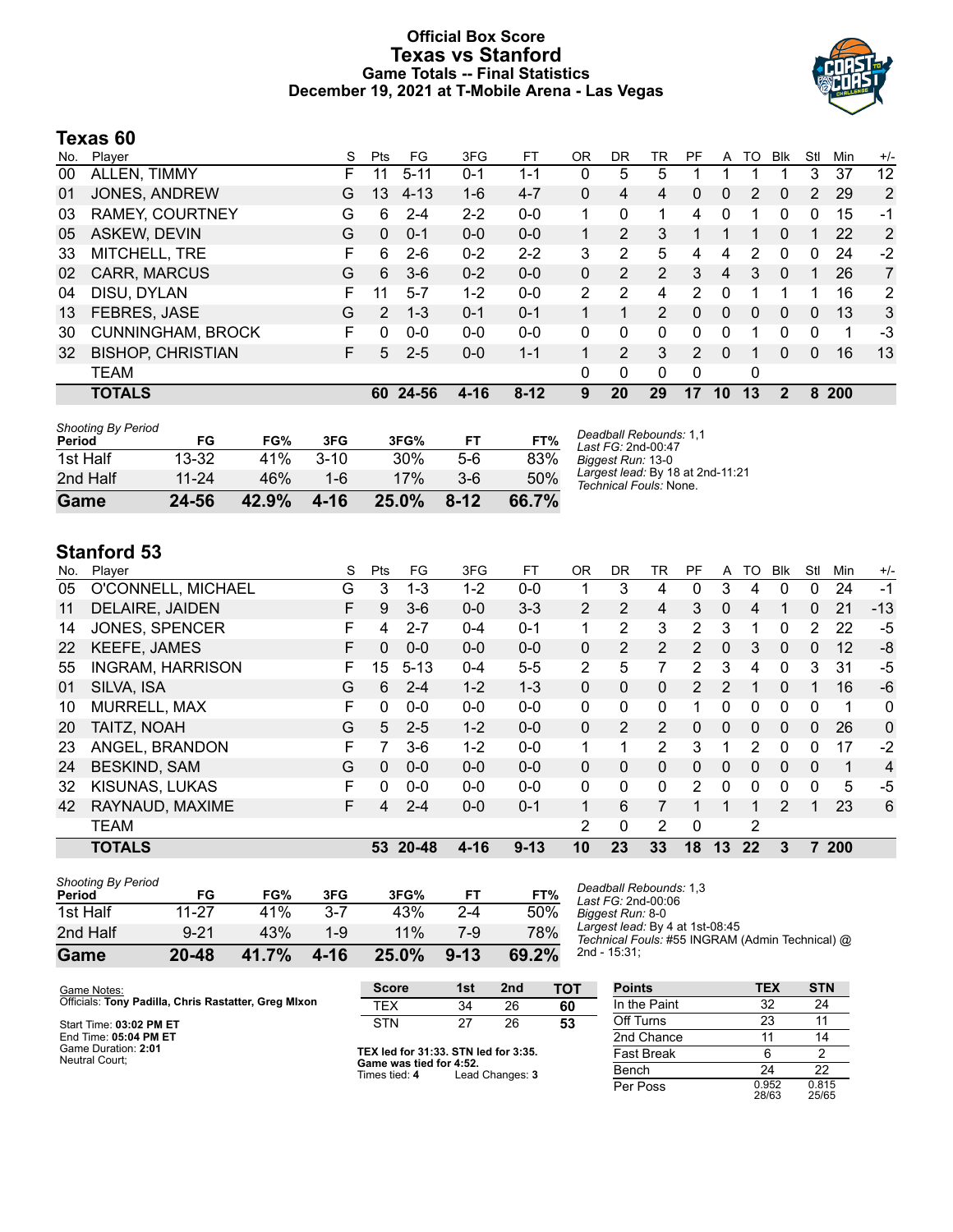### **Official Box Score Texas vs Stanford First Half Statistics Only December 19, 2021 at T-Mobile Arena - Las Vegas**



# **Texas 34**

| No. | Player                   | S  | <b>Pts</b>     | FG.      | 3FG      | <b>FT</b> | <b>OR</b> | <b>DR</b>      | <b>TR</b>      | PF            | A        | <b>TO</b> | <b>B</b> lk | Stl          | Min | $+/-$ |
|-----|--------------------------|----|----------------|----------|----------|-----------|-----------|----------------|----------------|---------------|----------|-----------|-------------|--------------|-----|-------|
| 00  | ALLEN, TIMMY             |    |                | 3-6      | $0 - 0$  | 1-1       | 0         | 3              | 3              | 0             | 0        |           |             | 2            | 17  | 12    |
| 01  | JONES, ANDREW            | G  | 8              | $2 - 7$  | $1 - 4$  | $3 - 4$   | 0         | $\overline{2}$ | $\overline{2}$ | 0             | 0        | 0         | 0           | 2            | 17  | 7     |
| 03  | <b>RAMEY, COURTNEY</b>   | G  | 3              | $1 - 2$  | $1 - 1$  | $0 - 0$   | 1         | 0              |                | 2             | 0        |           | 0           | 0            | 7   | 2     |
| 05  | <b>ASKEW, DEVIN</b>      | G  | 0              | $0 - 1$  | $0 - 0$  | $0 - 0$   | 1         | 2              | 3              | 0             | 0        | 0         | $\Omega$    | $\mathbf{0}$ | 9   | 2     |
| 33  | MITCHELL, TRE            | F  | 2              | $1 - 4$  | $0 - 1$  | $0 - 0$   | 3         | 0              | 3              | 1             | 4        | 0         | 0           | 0            | 11  | $-2$  |
| 02  | <b>CARR, MARCUS</b>      | G  | $\overline{2}$ | $1 - 3$  | $0 - 2$  | $0 - 0$   | 0         |                |                | 2             | 3        |           | 0           | $\mathbf{0}$ | 13  | 7     |
| 04  | DISU, DYLAN              | F  | 7              | $3-5$    | $1 - 2$  | $0 - 0$   | 1         | 1              | $\overline{2}$ |               | 0        | 0         | 0           | 0            | 6   | 4     |
| 13  | FEBRES, JASE             | G  | 2              | $1 - 2$  | $0 - 0$  | $0 - 0$   | 0         | 1              |                | 0             | 0        | $\Omega$  | $\Omega$    | $\Omega$     | 11  | 0     |
| 30  | <b>CUNNINGHAM, BROCK</b> | F. | 0              | $0 - 0$  | $0 - 0$  | $0 - 0$   | $\Omega$  | $\Omega$       | $\Omega$       | 0             | 0        |           | 0           | 0            | 1   | -3    |
| 32  | <b>BISHOP, CHRISTIAN</b> | F  | 3              | $1 - 2$  | $0 - 0$  | $1 - 1$   |           | $\Omega$       |                | $\mathcal{P}$ | $\Omega$ | $\Omega$  | $\Omega$    | 0            | 7   | 6     |
|     | <b>TEAM</b>              |    |                |          |          |           | 0         | 0              | 0              | $\mathbf{0}$  |          | 0         |             |              |     |       |
|     | <b>TOTALS</b>            |    |                | 34 13-32 | $3 - 10$ | 5-6       | 7         | 10             | 17             | 8             |          | 4         |             | 4            | 100 |       |
|     |                          |    |                |          |          |           |           |                |                |               |          |           |             |              |     |       |

| <b>Shooting By Period</b><br>Period | FG        | FG%   | 3FG      | 3FG%  | FT       | FT%   | Deadball Rebounds: 1,1<br>Last FG Half: TEX 2nd-00:47 |
|-------------------------------------|-----------|-------|----------|-------|----------|-------|-------------------------------------------------------|
| 1st Half                            | $13 - 32$ | 41%   | $3 - 10$ | 30%   | $5-6$    | 83%   |                                                       |
| Game                                | 24-56     | 42.9% | 4-16     | 25.0% | $8 - 12$ | 66.7% |                                                       |

# **Stanford 27**

| No. | Player                  | S. | <b>Pts</b> | <b>FG</b> | 3FG     | <b>FT</b> | <b>OR</b>      | D <sub>R</sub> | <b>TR</b>      | <b>PF</b>    | A        | TO           | <b>Blk</b> | Stl          | Min      | $+/-$        |
|-----|-------------------------|----|------------|-----------|---------|-----------|----------------|----------------|----------------|--------------|----------|--------------|------------|--------------|----------|--------------|
| 05  | O'CONNELL, MICHAEL      | G  | 3          | $1 - 3$   | $1 - 2$ | $0 - 0$   |                | 2              | 3              | 0            |          | 3            | 0          | 0            | 10       | $-1$         |
| 11  | <b>DELAIRE, JAIDEN</b>  | F  |            | $3-5$     | $0 - 0$ | $1 - 1$   | $\overline{2}$ |                | 3              | 2            | 0        |              | 0          | $\Omega$     | 12       | $-7$         |
| 14  | <b>JONES, SPENCER</b>   | F  | 4          | 2-4       | $0 - 1$ | $0 - 0$   | 1              | 1              | $\overline{2}$ |              | 2        | $\mathbf{0}$ | 0          | 0            | 11       | $-3$         |
| 22  | <b>KEEFE, JAMES</b>     | F. | 0          | $0 - 0$   | $0 - 0$ | $0 - 0$   | $\mathbf{0}$   | 2              | 2              | $\Omega$     | $\Omega$ |              | 0          | $\mathbf{0}$ | 8        | $-6$         |
| 55  | <b>INGRAM, HARRISON</b> | F. | 2          | $1 - 6$   | $0 - 1$ | $0 - 0$   | 1.             | 3              | 4              |              | 2        | 2            | 0          |              | 14       | $-5$         |
| 01  | SILVA, ISA              | G  | 4          | $1 - 1$   | $1 - 1$ | $1 - 3$   | $\Omega$       | 0              | $\Omega$       |              |          |              | 0          |              | 10       | $-6$         |
| 10  | <b>MURRELL, MAX</b>     | F  | 0          | $0 - 0$   | $0 - 0$ | $0 - 0$   | 0              | 0              | $\Omega$       |              | 0        | 0            | 0          | $\Omega$     | 1        | 0            |
| 20  | TAITZ, NOAH             | G  | 5          | $2 - 3$   | $1 - 1$ | $0 - 0$   | $\Omega$       | 0              | $\mathbf{0}$   | 0            | $\Omega$ | $\Omega$     | 0          | $\Omega$     | 10       | $-2$         |
| 23  | ANGEL, BRANDON          | F  | 2          | $1 - 4$   | $0 - 1$ | $0 - 0$   | 1              |                | 2              |              |          | 0            | 0          | 0            | 11       | $-4$         |
| 24  | <b>BESKIND, SAM</b>     | G  | 0          | $0 - 0$   | $0 - 0$ | $0 - 0$   | $\Omega$       | 0              | 0              | 0            | 0        | $\Omega$     | 0          | $\Omega$     | $\Omega$ | $\mathbf 0$  |
| 32  | KISUNAS, LUKAS          | F  | 0          | $0 - 0$   | $0 - 0$ | $0 - 0$   | 0              | 0              | 0              | 2            | 0        | 0            | 0          | $\mathbf 0$  | 2        | -1           |
| 42  | RAYNAUD, MAXIME         | F  | 0          | $0 - 1$   | $0 - 0$ | $0 - 0$   | $\Omega$       | 1              | 1              | $\Omega$     | $\Omega$ | $\Omega$     |            | 1            | 10       | $\mathbf{0}$ |
|     | TEAM                    |    |            |           |         |           | $\overline{2}$ | 0              | 2              | $\mathbf{0}$ |          | 4            |            |              |          |              |
|     | TOTALS                  |    | 27         | $11 - 27$ | $3 - 7$ | $2 - 4$   | 8              | 11             | 19             | 9            |          | 9            | 1          | 3            | 100      |              |

| <b>Shooting By Period</b><br>Period | FG        | FG%   | 3FG      | 3FG%  |          | De<br>FT%<br>La |
|-------------------------------------|-----------|-------|----------|-------|----------|-----------------|
| 1st Half                            | 11-27     | 41%   | $3 - 7$  | 43%   | $2 - 4$  | 50%             |
| Game                                | $20 - 48$ | 41.7% | $4 - 16$ | 25.0% | $9 - 13$ | 69.2%           |

*Deadball Rebounds:* 1,3 *Last FG Half:* STN 2nd-00:06

| Game Notes:                                          | <b>Score</b> | 1st | 2nd | <b>TOT</b> | <b>Points (This Period)</b> | <b>TEX</b>    | <b>STN</b>     |
|------------------------------------------------------|--------------|-----|-----|------------|-----------------------------|---------------|----------------|
| Officials: Tony Padilla, Chris Rastatter, Greg Mixon | <b>TEX</b>   | 34  | 26  | 60         | In the Paint                | 18            | 14             |
| Start Time: 03:02 PM ET                              | <b>STN</b>   | 27  | 26  | 53         | Off Turns                   |               |                |
| End Time: 05:04 PM ET                                |              |     |     |            | 2nd Chance                  |               | 10             |
| Game Duration: 2:01<br>Neutral Court:                |              |     |     |            | <b>Fast Break</b>           |               |                |
|                                                      |              |     |     |            | Bench                       |               |                |
|                                                      |              |     |     |            | Per Poss                    | .097<br>16/31 | 0.900<br>12/30 |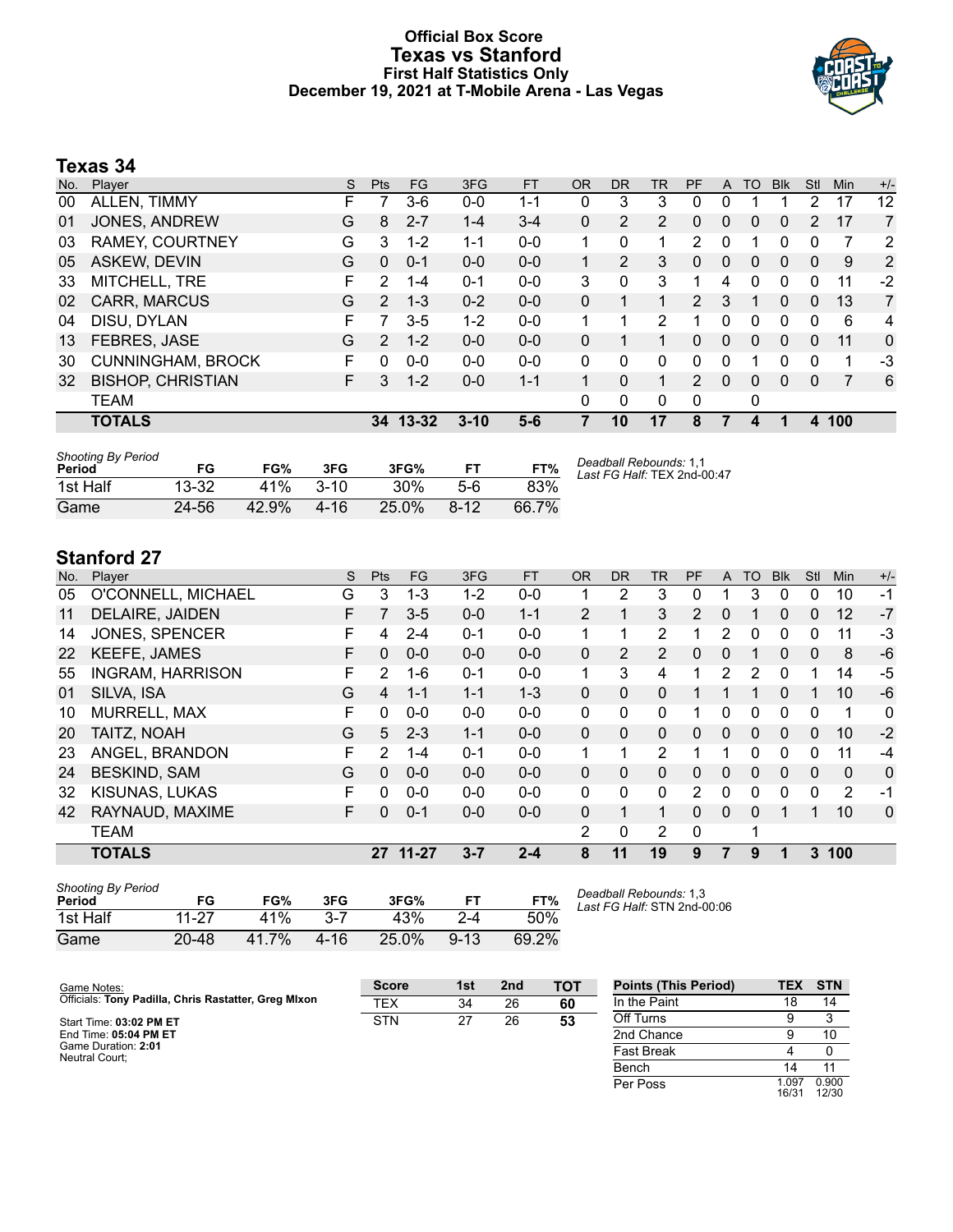#### **Official Play-By-Play Texas vs Stanford First Half December 19, 2021 at T-Mobile Arena - Las Vegas**



#### **Period 1**

<mark>Starters:</mark><br>Texas: 0 ALLEN,TIMMY (F); 1 JONES,ANDREW (G); 3 RAMEY,COURTNEY (G); 5 ASKEW,DEVIN (G); 33 MITCHELL,TRE (F);<br>Stanford: 5 O'CONNELL,MICHAEL (G); 11 DELAIRE,JAIDEN (F); 14 JONES,SPENCER (F); 22 KEEFE,JAMES (F); 5

| Time           | <b>VISITORS: Texas</b>                                             | <b>Score</b> | <b>Margin</b>  | <b>HOME: Stanford</b>                     |
|----------------|--------------------------------------------------------------------|--------------|----------------|-------------------------------------------|
| 19:37          | TURNOVER (OTHER) by RAMEY, COURTNEY                                |              |                |                                           |
| 19:27          |                                                                    |              |                | TURNOVER (LOSTBALL) by O'CONNELL, MICHAEL |
| 19:07          | MISSED JUMPER by MITCHELL, TRE                                     |              |                |                                           |
| 19:02          |                                                                    |              |                | REBOUND (DEF) by O'CONNELL, MICHAEL       |
| 18:57          |                                                                    | $2 - 0$      | H <sub>2</sub> | GOOD! DUNK by DELAIRE, JAIDEN [PNT]       |
| 18:57          |                                                                    |              |                | ASSIST by O'CONNELL, MICHAEL              |
| 18:40          | GOOD! 3PTR by RAMEY, COURTNEY                                      | $2 - 3$      | V <sub>1</sub> |                                           |
| 18:40          | ASSIST by MITCHELL, TRE                                            |              |                |                                           |
| 18:17          |                                                                    |              |                | TURNOVER (BADPASS) by KEEFE, JAMES        |
| 18:17          | STEAL by JONES, ANDREW                                             |              |                |                                           |
| 18:09          | MISSED 3PTR by JONES, ANDREW                                       |              |                |                                           |
| 18:05          |                                                                    |              |                | REBOUND (DEF) by JONES, SPENCER           |
| 17:43          |                                                                    |              |                | MISSED JUMPER by INGRAM, HARRISON         |
| 17:41<br>17:40 | FOUL (PERSONAL) by RAMEY, COURTNEY                                 |              |                | REBOUND (OFF) by TEAM                     |
| 17:40          | SUB OUT: RAMEY, COURTNEY                                           |              |                |                                           |
| 17:40          | SUB IN: CARR, MARCUS                                               |              |                |                                           |
| 17:40          |                                                                    |              |                | MISSED JUMPER by INGRAM, HARRISON         |
| 17:40          | REBOUND (DEF) by ASKEW, DEVIN                                      |              |                |                                           |
| 17:40          | GOOD! LAYUP by ALLEN, TIMMY [PNT]                                  | $2 - 5$      | V <sub>3</sub> |                                           |
| 17:33          |                                                                    |              |                | MISSED LAYUP by JONES, SPENCER            |
| 17:27          |                                                                    |              |                | REBOUND (OFF) by JONES, SPENCER           |
| 17:27          |                                                                    | $4 - 5$      | V <sub>1</sub> | GOOD! LAYUP by JONES, SPENCER             |
| 17:12          | MISSED LAYUP by ALLEN, TIMMY                                       |              |                |                                           |
| 17:09          |                                                                    |              |                | REBOUND (DEF) by DELAIRE, JAIDEN          |
| 16:54          |                                                                    |              |                | MISSED 3PTR by O'CONNELL, MICHAEL         |
| 16:45          |                                                                    |              |                | REBOUND (OFF) by TEAM                     |
| 16:43          |                                                                    |              |                | SUB OUT: O'CONNELL, MICHAEL               |
| 16:43          |                                                                    |              |                | SUB OUT: JONES, SPENCER                   |
| 16:43          |                                                                    |              |                | SUB IN: SILVA, ISA                        |
| 16:43          |                                                                    |              |                | SUB IN: ANGEL, BRANDON                    |
| 16:43          | SUB OUT: ASKEW, DEVIN                                              |              |                |                                           |
| 16:43          | SUB OUT: MITCHELL, TRE                                             |              |                |                                           |
| 16:43          | SUB IN: RAMEY, COURTNEY                                            |              |                |                                           |
| 16:43          | SUB IN: BISHOP, CHRISTIAN                                          |              |                |                                           |
| 16:13          |                                                                    |              |                | TURNOVER (BADPASS) by SILVA, ISA          |
| 16:13          | STEAL by ALLEN, TIMMY                                              |              |                |                                           |
| 16:07<br>16:03 | MISSED 3PTR by JONES, ANDREW<br>REBOUND (OFF) by BISHOP, CHRISTIAN |              |                |                                           |
| 16:01          | MISSED 3PTR by CARR, MARCUS                                        |              |                |                                           |
| 15:58          |                                                                    |              |                | REBOUND (DEF) by KEEFE, JAMES             |
| 15:46          |                                                                    |              |                | TURNOVER (BADPASS) by INGRAM, HARRISON    |
| 15:46          | STEAL by JONES, ANDREW                                             |              |                |                                           |
| 15:41          | GOOD! LAYUP by ALLEN, TIMMY [FB/PNT]                               | $4 - 7$      | V <sub>3</sub> |                                           |
| 15:41          | ASSIST by CARR, MARCUS                                             |              |                |                                           |
| 15:33          |                                                                    |              |                | TIMEOUT 30SEC                             |
| 15:33          |                                                                    |              |                |                                           |
| 15:33          |                                                                    |              |                | SUB OUT: INGRAM, HARRISON                 |
| 15:33          |                                                                    |              |                | SUB IN: TAITZ, NOAH                       |
| 15:25          |                                                                    | $6 - 7$      | V <sub>1</sub> | GOOD! LAYUP by ANGEL, BRANDON             |
| 15:25          |                                                                    |              |                | ASSIST by SILVA, ISA                      |
| 15:11          | MISSED JUMPER by JONES, ANDREW                                     |              |                |                                           |
| 15:05          | REBOUND (OFF) by RAMEY, COURTNEY                                   |              |                |                                           |
| 14:54          | MISSED JUMPER by RAMEY, COURTNEY                                   |              |                |                                           |
| 14:48          |                                                                    |              |                | REBOUND (DEF) by KEEFE, JAMES             |
| 14:41          |                                                                    |              |                | MISSED JUMPER by DELAIRE, JAIDEN          |
| 14:38          | REBOUND (DEF) by CARR, MARCUS                                      |              |                |                                           |
| 14:35          | GOOD! LAYUP by JONES, ANDREW [FB/PNT]                              | $6-9$        | $V_3$          |                                           |
| 14:35          | ASSIST by CARR, MARCUS                                             |              |                |                                           |
| 14:23          | FOUL (PERSONAL) by RAMEY, COURTNEY                                 |              |                |                                           |
| 14:23          |                                                                    |              |                | SUB OUT: DELAIRE, JAIDEN                  |
| 14:23          |                                                                    |              |                | SUB OUT: KEEFE, JAMES                     |
| 14:23          |                                                                    |              |                | SUB IN: JONES, SPENCER                    |
| 14:23          |                                                                    |              |                | SUB IN: RAYNAUD, MAXIME                   |
| 14:23          | SUB OUT: JONES, ANDREW                                             |              |                |                                           |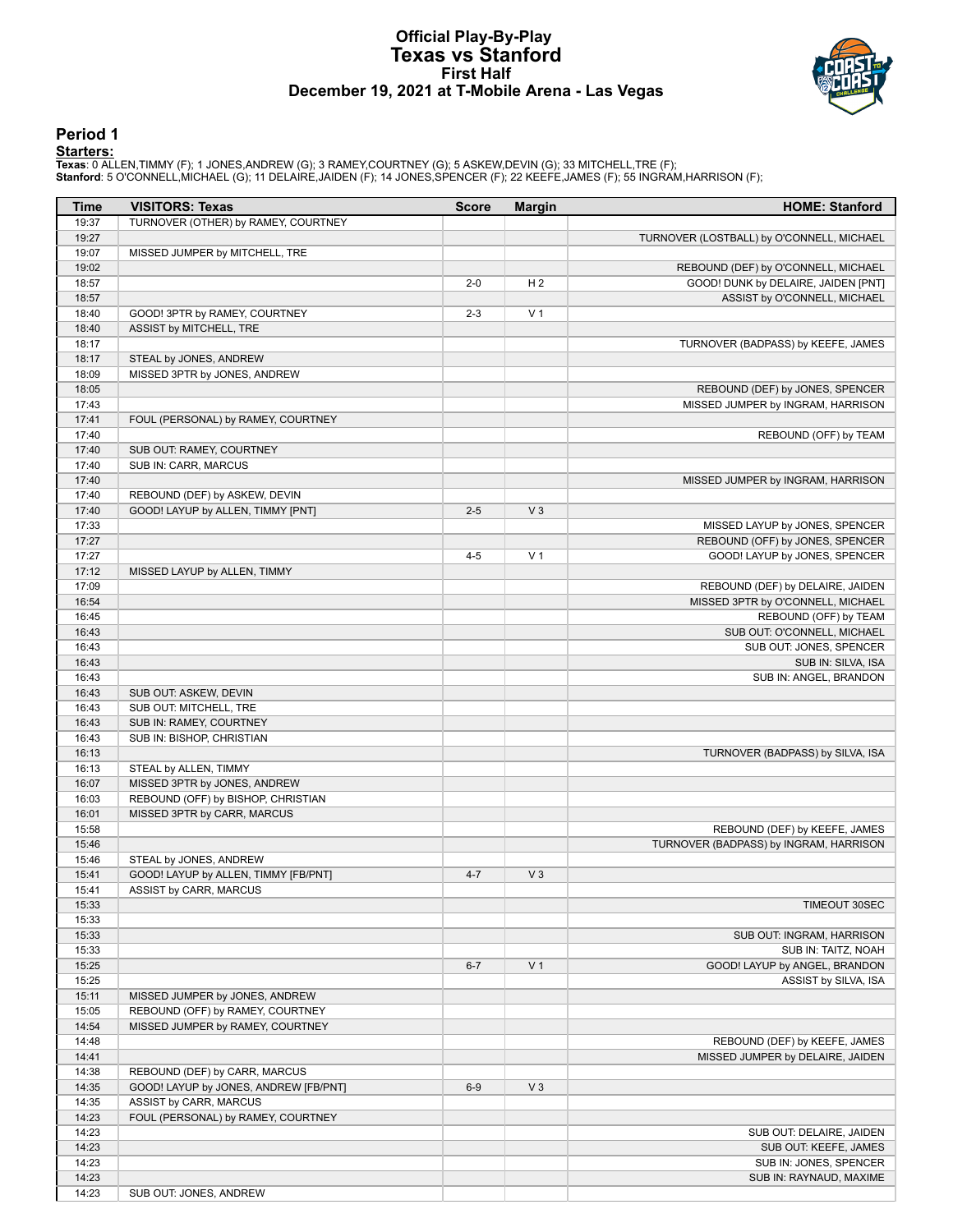| Time           | <b>VISITORS: Texas</b>                                        | <b>Score</b> | <b>Margin</b>  | <b>HOME: Stanford</b>                |
|----------------|---------------------------------------------------------------|--------------|----------------|--------------------------------------|
| 14:23          | SUB OUT: RAMEY, COURTNEY                                      |              |                |                                      |
| 14:23          | SUB IN: ASKEW, DEVIN                                          |              |                |                                      |
| 14:23          | SUB IN: FEBRES, JASE                                          |              |                |                                      |
| 14:23          | FOUL (PERSONAL) by CARR, MARCUS                               |              |                |                                      |
| 14:11          |                                                               | $8-9$        | V <sub>1</sub> | GOOD! JUMPER by TAITZ, NOAH          |
| 13:42          | GOOD! LAYUP by CARR, MARCUS                                   | $8 - 11$     | $V_3$          |                                      |
| 13:10          |                                                               |              |                | MISSED JUMPER by TAITZ, NOAH         |
| 13:06          | REBOUND (DEF) by ALLEN, TIMMY                                 |              |                |                                      |
| 13:02          |                                                               |              |                | SUB OUT: SILVA, ISA                  |
| 13:02          |                                                               |              |                | SUB IN: O'CONNELL, MICHAEL           |
| 13:02<br>13:02 | SUB OUT: ALLEN, TIMMY<br>SUB OUT: CARR, MARCUS                |              |                |                                      |
| 13:02          | SUB OUT: BISHOP, CHRISTIAN                                    |              |                |                                      |
| 13:02          | SUB IN: JONES, ANDREW                                         |              |                |                                      |
| 13:02          | SUB IN: CUNNINGHAM, BROCK                                     |              |                |                                      |
| 13:02          | SUB IN: MITCHELL, TRE                                         |              |                |                                      |
| 12:53          | TURNOVER (BADPASS) by CUNNINGHAM, BROCK                       |              |                |                                      |
| 12:53          |                                                               |              |                | STEAL by RAYNAUD, MAXIME             |
| 12:44          |                                                               |              |                | MISSED 3PTR by JONES, SPENCER        |
| 12:39          |                                                               |              |                | REBOUND (OFF) by ANGEL, BRANDON      |
| 12:38          |                                                               | $11 - 11$    | $\mathsf{T}$   | GOOD! 3PTR by O'CONNELL, MICHAEL     |
| 12:38          |                                                               |              |                | ASSIST by ANGEL, BRANDON             |
| 12:12          | MISSED LAYUP by ASKEW, DEVIN                                  |              |                |                                      |
| 12:12          |                                                               |              |                | BLOCK by RAYNAUD, MAXIME             |
| 12:06          |                                                               |              |                | REBOUND (DEF) by ANGEL, BRANDON      |
| 11:49          |                                                               |              |                | MISSED JUMPER by O'CONNELL, MICHAEL  |
| 11:46          | REBOUND (DEF) by ASKEW, DEVIN                                 |              |                |                                      |
| 11:40          |                                                               |              |                | FOUL (PERSONAL) by ANGEL, BRANDON    |
| 11:40          |                                                               |              |                |                                      |
| 11:40          |                                                               |              |                | SUB OUT: JONES, SPENCER              |
| 11:40          |                                                               |              |                | SUB IN: INGRAM, HARRISON             |
| 11:40          | SUB OUT: ASKEW, DEVIN                                         |              |                |                                      |
| 11:40          | SUB OUT: CUNNINGHAM, BROCK                                    |              |                |                                      |
| 11:40          | SUB IN: ALLEN, TIMMY                                          |              |                |                                      |
| 11:40          | SUB IN: RAMEY, COURTNEY                                       |              |                |                                      |
| 11:21          | GOOD! JUMPER by FEBRES, JASE                                  | $11 - 13$    | V <sub>2</sub> |                                      |
| 11:06          |                                                               | $14 - 13$    | H <sub>1</sub> | GOOD! 3PTR by TAITZ, NOAH            |
| 11:06          |                                                               |              |                | ASSIST by INGRAM, HARRISON           |
| 10:45          | MISSED 3PTR by MITCHELL, TRE                                  |              |                |                                      |
| 10:41          |                                                               |              |                | REBOUND (DEF) by INGRAM, HARRISON    |
| 10:25          |                                                               |              |                | MISSED LAYUP by ANGEL, BRANDON       |
| 10:25<br>10:20 | BLOCK by ALLEN, TIMMY                                         |              |                |                                      |
| 10:18          | REBOUND (DEF) by FEBRES, JASE                                 |              |                |                                      |
| 10:15          | MISSED JUMPER by ALLEN, TIMMY                                 |              |                | REBOUND (DEF) by INGRAM, HARRISON    |
| 09:51          |                                                               |              |                | MISSED JUMPER by ANGEL, BRANDON      |
| 09:46          |                                                               |              |                | REBOUND (OFF) by O'CONNELL, MICHAEL  |
| 09:44          |                                                               |              |                | TURNOVER (SHOTCLOCK) by TEAM         |
| 09:44          |                                                               |              |                | SUB OUT: ANGEL, BRANDON              |
| 09:44          |                                                               |              |                | SUB IN: DELAIRE, JAIDEN              |
| 09:44          | SUB OUT: ALLEN, TIMMY                                         |              |                |                                      |
| 09:44          | SUB OUT: RAMEY, COURTNEY                                      |              |                |                                      |
| 09:44          | SUB IN: CARR, MARCUS                                          |              |                |                                      |
| 09:44          | SUB IN: DISU, DYLAN                                           |              |                |                                      |
| 09:28          | MISSED JUMPER by DISU, DYLAN                                  |              |                |                                      |
| 09:24          |                                                               |              |                | REBOUND (DEF) by RAYNAUD, MAXIME     |
| 09:05          |                                                               |              |                | MISSED 3PTR by INGRAM, HARRISON      |
| 09:01          |                                                               |              |                | REBOUND (OFF) by DELAIRE, JAIDEN     |
| 09:01          | FOUL (PERSONAL) by MITCHELL, TRE                              |              |                |                                      |
| 09:01          |                                                               |              |                | SUB OUT: TAITZ, NOAH                 |
| 09:01          |                                                               |              |                | SUB IN: MURRELL, MAX                 |
| 08:47          |                                                               |              |                | MISSED LAYUP by INGRAM, HARRISON     |
| 08:45          |                                                               |              |                | REBOUND (OFF) by DELAIRE, JAIDEN     |
| 08:45          |                                                               | $16-13$      | H <sub>3</sub> | GOOD! LAYUP by DELAIRE, JAIDEN [PNT] |
| 08:45          | FOUL (PERSONAL) by DISU, DYLAN                                |              |                |                                      |
| 08:45          | SUB OUT: FEBRES, JASE                                         |              |                |                                      |
| 08:45          | SUB IN: ALLEN, TIMMY                                          |              |                |                                      |
| 08:45          |                                                               | $17 - 13$    | H4             | GOOD! FT by DELAIRE, JAIDEN          |
| 08:45          | SUB OUT: DISU, DYLAN                                          |              |                |                                      |
| 08:45          | SUB IN: BISHOP, CHRISTIAN                                     |              |                |                                      |
| 08:33          | MISSED DUNK by BISHOP, CHRISTIAN                              |              |                |                                      |
| 08:29          | REBOUND (OFF) by MITCHELL, TRE                                |              |                |                                      |
| 08:28          |                                                               |              |                | FOUL (PERSONAL) by INGRAM, HARRISON  |
| 08:22<br>08:18 | MISSED 3PTR by CARR, MARCUS<br>REBOUND (OFF) by MITCHELL, TRE |              |                |                                      |
| 08:17          | GOOD! 3PTR by JONES, ANDREW                                   | $17 - 16$    | H <sub>1</sub> |                                      |
|                |                                                               |              |                |                                      |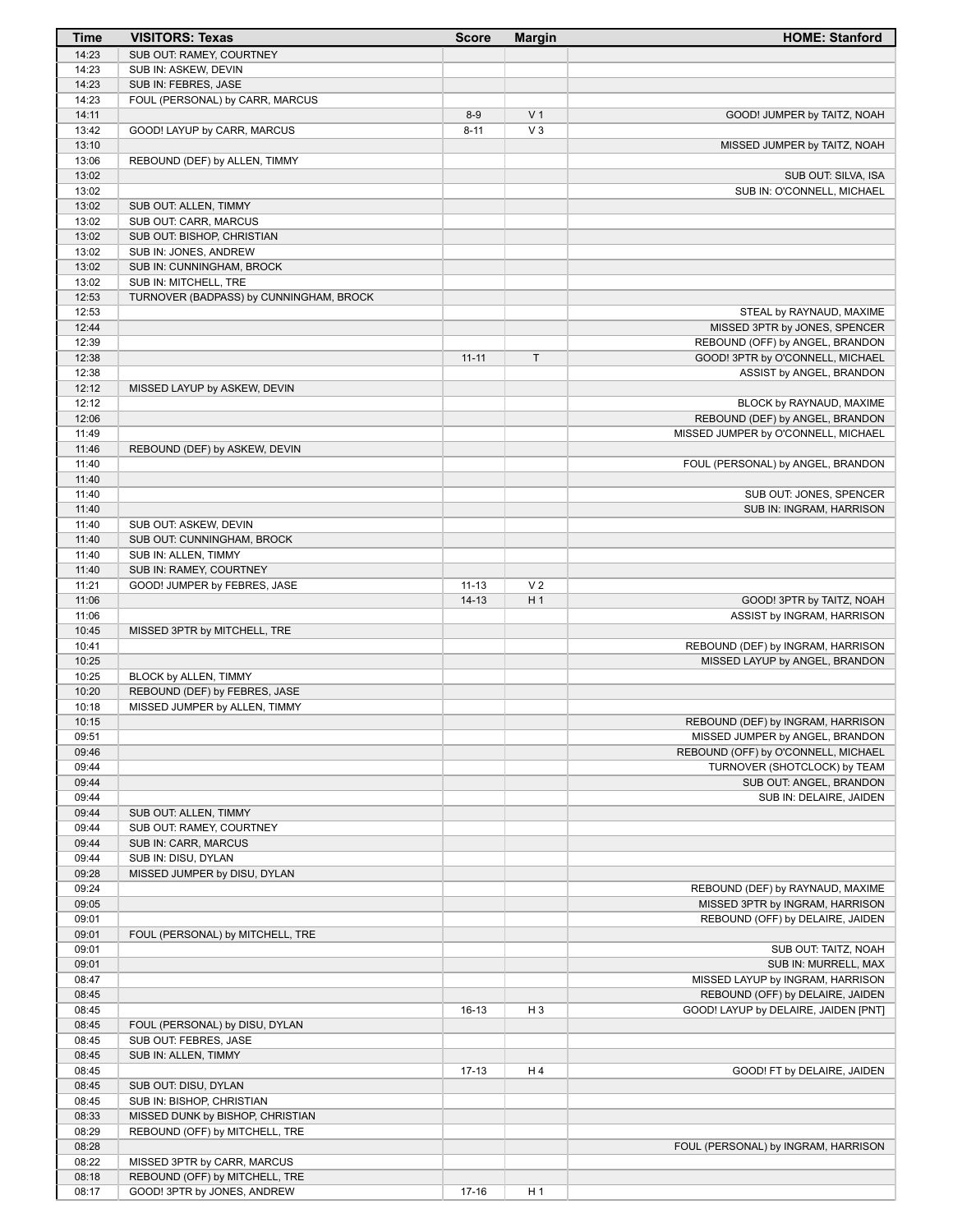| <b>Time</b>    | <b>VISITORS: Texas</b>                                           | <b>Score</b> | <b>Margin</b>  | <b>HOME: Stanford</b>                                |
|----------------|------------------------------------------------------------------|--------------|----------------|------------------------------------------------------|
| 08:17          | ASSIST by MITCHELL, TRE                                          |              |                |                                                      |
| 08:04          |                                                                  |              |                | MISSED LAYUP by DELAIRE, JAIDEN                      |
| 07:59          |                                                                  |              |                | REBOUND (OFF) by INGRAM, HARRISON                    |
| 07:59          |                                                                  | 19-16        | H <sub>3</sub> | GOOD! LAYUP by INGRAM, HARRISON                      |
| 07:48          | GOOD! DUNK by BISHOP, CHRISTIAN [PNT]<br>ASSIST by MITCHELL, TRE | 19-18        | H <sub>1</sub> |                                                      |
| 07:48<br>07:48 |                                                                  |              |                | FOUL (PERSONAL) by MURRELL, MAX                      |
| 07:48          |                                                                  |              |                |                                                      |
| 07:48          |                                                                  |              |                | SUB OUT: MURRELL, MAX                                |
| 07:48          |                                                                  |              |                | SUB OUT: RAYNAUD, MAXIME                             |
| 07:48          |                                                                  |              |                | SUB IN: JONES, SPENCER                               |
| 07:48          |                                                                  |              |                | SUB IN: KISUNAS, LUKAS                               |
| 07:48          | GOOD! FT by BISHOP, CHRISTIAN                                    | 19-19        | $\mathsf T$    |                                                      |
| 07:34          | FOUL (PERSONAL) by BISHOP, CHRISTIAN                             |              |                |                                                      |
| 07:18          |                                                                  |              |                | TURNOVER (BADPASS) by O'CONNELL, MICHAEL             |
| 07:18<br>07:06 | STEAL by ALLEN, TIMMY<br>GOOD! LAYUP by ALLEN, TIMMY [PNT]       | 19-21        | V <sub>2</sub> |                                                      |
| 07:06          | ASSIST by MITCHELL, TRE                                          |              |                |                                                      |
| 07:06          |                                                                  |              |                | FOUL (PERSONAL) by KISUNAS, LUKAS                    |
| 07:06          |                                                                  |              |                | SUB OUT: O'CONNELL, MICHAEL                          |
| 07:06          |                                                                  |              |                | SUB IN: SILVA, ISA                                   |
| 07:06          | GOOD! FT by ALLEN, TIMMY                                         | 19-22        | $V_3$          |                                                      |
| 06:51          |                                                                  | $22 - 22$    | $\top$         | GOOD! 3PTR by SILVA, ISA                             |
| 06:51          |                                                                  |              |                | ASSIST by JONES, SPENCER                             |
| 06:50          |                                                                  |              |                | FOUL (PERSONAL) by KISUNAS, LUKAS                    |
| 06:50          | SUB OUT: JONES, ANDREW                                           |              |                |                                                      |
| 06:50<br>06:23 | SUB IN: ASKEW, DEVIN<br>MISSED JUMPER by MITCHELL, TRE           |              |                |                                                      |
| 06:20          | REBOUND (OFF) by MITCHELL, TRE                                   |              |                |                                                      |
| 06:19          | GOOD! LAYUP by MITCHELL, TRE                                     | $22 - 24$    | V <sub>2</sub> |                                                      |
| 05:55          |                                                                  | 24-24        | T              | GOOD! LAYUP by JONES, SPENCER                        |
| 05:55          |                                                                  |              |                | ASSIST by INGRAM, HARRISON                           |
| 05:36          |                                                                  |              |                | FOUL (PERSONAL) by SILVA, ISA                        |
| 05:36          |                                                                  |              |                | SUB OUT: KISUNAS, LUKAS                              |
| 05:36          |                                                                  |              |                | SUB IN: KEEFE, JAMES                                 |
| 05:36          | SUB OUT: ALLEN, TIMMY                                            |              |                |                                                      |
| 05:36          | SUB OUT: ASKEW, DEVIN                                            |              |                |                                                      |
| 05:36<br>05:36 | SUB IN: JONES, ANDREW<br>SUB IN: FEBRES, JASE                    |              |                |                                                      |
| 05:18          | MISSED JUMPER by JONES, ANDREW                                   |              |                |                                                      |
| 05:15          |                                                                  |              |                | REBOUND (DEF) by INGRAM, HARRISON                    |
| 04:58          | FOUL (PERSONAL) by BISHOP, CHRISTIAN                             |              |                |                                                      |
| 04:58          | SUB OUT: BISHOP, CHRISTIAN                                       |              |                |                                                      |
| 04:58          | SUB OUT: MITCHELL, TRE                                           |              |                |                                                      |
| 04:58          | SUB IN: ALLEN, TIMMY                                             |              |                |                                                      |
| 04:58          | SUB IN: DISU, DYLAN                                              |              |                |                                                      |
| 04:58          |                                                                  |              |                | MISSED FT by SILVA, ISA                              |
| 04:56<br>04:37 | REBOUND (DEF) by ALLEN, TIMMY<br>GOOD! 3PTR by DISU, DYLAN       | 24-27        | $V_3$          |                                                      |
| 04:37          | ASSIST by CARR, MARCUS                                           |              |                |                                                      |
| 04:13          |                                                                  | 26-27        | V <sub>1</sub> | GOOD! LAYUP by DELAIRE, JAIDEN [PNT]                 |
| 04:13          |                                                                  |              |                | ASSIST by JONES, SPENCER                             |
| 04:02          | TURNOVER (BADPASS) by CARR, MARCUS                               |              |                |                                                      |
| 04:02          |                                                                  |              |                | STEAL by INGRAM, HARRISON                            |
| 03:56          |                                                                  |              |                | FOUL (OFF) by DELAIRE, JAIDEN                        |
| 03:56          |                                                                  |              |                | TURNOVER (OFFENSIVE) by DELAIRE, JAIDEN              |
| 03:56          |                                                                  |              |                |                                                      |
| 03:56<br>03:56 |                                                                  |              |                | SUB OUT: JONES, SPENCER<br>SUB OUT: INGRAM, HARRISON |
| 03:56          |                                                                  |              |                | SUB IN: TAITZ, NOAH                                  |
| 03:56          |                                                                  |              |                | SUB IN: ANGEL, BRANDON                               |
| 03:45          | MISSED JUMPER by FEBRES, JASE                                    |              |                |                                                      |
| 03:39          | REBOUND (OFF) by DISU, DYLAN                                     |              |                |                                                      |
| 03:38          | GOOD! LAYUP by DISU, DYLAN [PNT]                                 | 26-29        | V <sub>3</sub> |                                                      |
| 03:28          | FOUL (PERSONAL) by CARR, MARCUS                                  |              |                |                                                      |
| 03:28          |                                                                  | 27-29        | V <sub>2</sub> | GOOD! FT by SILVA, ISA                               |
| 03:28          |                                                                  |              |                | MISSED FT by SILVA, ISA                              |
| 03:22<br>03:07 | REBOUND (DEF) by JONES, ANDREW                                   |              |                | FOUL (PERSONAL) by DELAIRE, JAIDEN                   |
| 03:05          | GOOD! FT by JONES, ANDREW                                        | 27-30        | $V_3$          |                                                      |
| 03:05          |                                                                  |              |                | SUB OUT: SILVA, ISA                                  |
| 03:05          |                                                                  |              |                | SUB OUT: DELAIRE, JAIDEN                             |
| 03:05          |                                                                  |              |                | SUB OUT: KEEFE, JAMES                                |
| 03:05          |                                                                  |              |                | SUB IN: O'CONNELL, MICHAEL                           |
| 03:05          |                                                                  |              |                | SUB IN: RAYNAUD, MAXIME                              |
| 03:05          |                                                                  |              |                | SUB IN: INGRAM, HARRISON                             |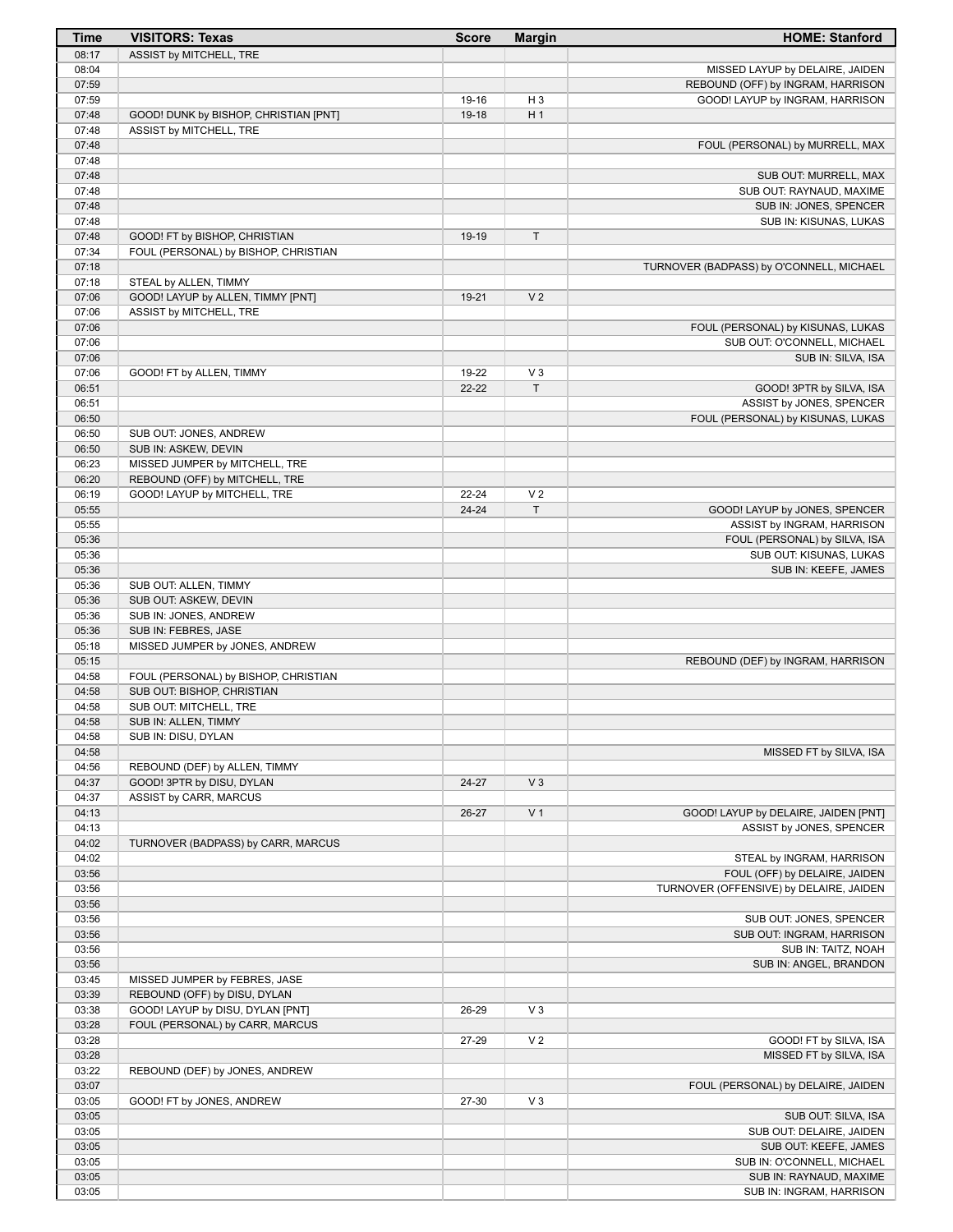| <b>Time</b> | <b>VISITORS: Texas</b>              | <b>Score</b> | <b>Margin</b>  | <b>HOME: Stanford</b>                        |
|-------------|-------------------------------------|--------------|----------------|----------------------------------------------|
| 03:05       | SUB OUT: FEBRES, JASE               |              |                |                                              |
| 03:05       | SUB IN: ASKEW, DEVIN                |              |                |                                              |
| 03:05       | GOOD! FT by JONES, ANDREW           | $27 - 31$    | V <sub>4</sub> |                                              |
| 02:51       |                                     |              |                | MISSED LAYUP by INGRAM, HARRISON             |
| 02:48       | REBOUND (DEF) by ALLEN, TIMMY       |              |                |                                              |
| 02:44       | MISSED 3PTR by DISU, DYLAN          |              |                |                                              |
| 02:40       |                                     |              |                | REBOUND (DEF) by O'CONNELL, MICHAEL          |
| 02:38       |                                     |              |                | TURNOVER (OUTOFBOUNDS) by O'CONNELL, MICHAEL |
| 02:38       |                                     |              |                | SUB OUT: O'CONNELL, MICHAEL                  |
| 02:38       |                                     |              |                | SUB IN: SILVA, ISA                           |
| 02:38       | SUB OUT: ASKEW, DEVIN               |              |                |                                              |
| 02:38       | SUB IN: FEBRES, JASE                |              |                |                                              |
| 02:18       | TURNOVER (LOSTBALL) by ALLEN, TIMMY |              |                |                                              |
| 02:18       |                                     |              |                | STEAL by SILVA, ISA                          |
| 01:56       |                                     |              |                | MISSED 3PTR by ANGEL, BRANDON                |
| 01:54       | REBOUND (DEF) by DISU, DYLAN        |              |                |                                              |
| 01:33       | MISSED 3PTR by JONES, ANDREW        |              |                |                                              |
| 01:30       |                                     |              |                | REBOUND (DEF) by TEAM                        |
| 01:07       |                                     |              |                | TURNOVER (LOSTBALL) by INGRAM, HARRISON      |
| 01:07       |                                     |              |                | SUB OUT: INGRAM, HARRISON                    |
| 01:07       |                                     |              |                | SUB IN: JONES, SPENCER                       |
| 01:07       | SUB OUT: CARR, MARCUS               |              |                |                                              |
| 01:07       | SUB IN: ASKEW, DEVIN                |              |                |                                              |
| 00:55       | MISSED LAYUP by ALLEN, TIMMY        |              |                |                                              |
| 00:52       | REBOUND (OFF) by ASKEW, DEVIN       |              |                |                                              |
| 00:41       | GOOD! JUMPER by DISU, DYLAN [PNT]   | 27-33        | $V_6$          |                                              |
| 00:16       |                                     |              |                | MISSED LAYUP by RAYNAUD, MAXIME              |
| 00:13       | REBOUND (DEF) by JONES, ANDREW      |              |                |                                              |
| 00:00       |                                     |              |                | FOUL (PERSONAL) by JONES, SPENCER            |
| 00:00       | MISSED FT by JONES, ANDREW          |              |                |                                              |
| 00:00       | REBOUND (OFF) by TEAM               |              |                |                                              |
| 00:00       | GOOD! FT by JONES, ANDREW           | 27-34        | V <sub>7</sub> |                                              |

# **Texas 34, Stanford 27**

| <b>Points (This Period)</b> | <b>TEX</b>     | <b>STN</b>     |
|-----------------------------|----------------|----------------|
| In the Paint                | 18             | 14             |
| Off Turns                   | 9              | ≏              |
| 2nd Chance                  | 9              | 10             |
| <b>Fast Break</b>           |                |                |
| Bench                       | 14             |                |
| Per Poss                    | 1.097<br>16/31 | 0.900<br>12/30 |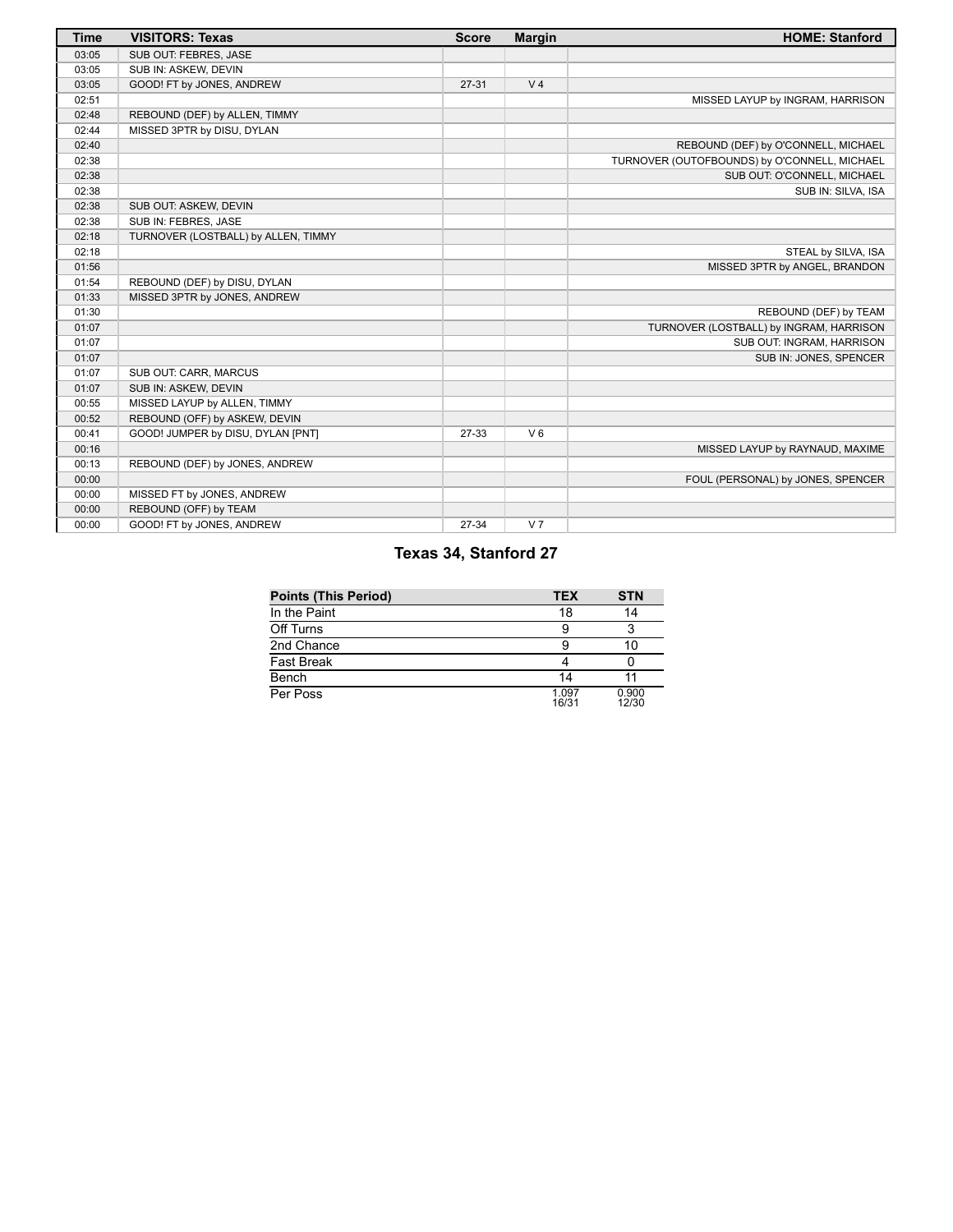### **Official Box Score Texas vs Stanford Second Half Statistics Only December 19, 2021 at T-Mobile Arena - Las Vegas**



# **Texas 26**

| No. | Player                   | S  | <b>Pts</b>    | FG       | 3FG     | <b>FT</b> | <b>OR</b> | <b>DR</b> | <b>TR</b>      | PF       | A        | TO            | <b>Blk</b>   | Stl          | Min            | $+/-$          |
|-----|--------------------------|----|---------------|----------|---------|-----------|-----------|-----------|----------------|----------|----------|---------------|--------------|--------------|----------------|----------------|
| 00  | ALLEN, TIMMY             | F  | 4             | $2 - 5$  | $0 - 1$ | $0-0$     | 0         | 2         | 2              |          |          | 0             |              |              | 20             | 0              |
| 01  | JONES, ANDREW            | G  | 5             | $2 - 6$  | $0 - 2$ | $1 - 3$   | 0         | 2         | $\overline{2}$ | 0        | 0        | 2             | 0            | 0            | 11             | -5             |
| 03  | <b>RAMEY, COURTNEY</b>   | G  | 3             | $1 - 2$  | $1 - 1$ | $0 - 0$   | 0         | 0         | 0              | 2        | $\Omega$ | 0             | $\mathbf 0$  | 0            | 9              | -3             |
| 05  | <b>ASKEW, DEVIN</b>      | G  | $\Omega$      | $0 - 0$  | $0 - 0$ | $0 - 0$   | $\Omega$  | $\Omega$  | 0              |          |          |               | 0            |              | 14             | 0              |
| 33  | MITCHELL, TRE            | F  | 4             | $1 - 2$  | $0 - 1$ | $2 - 2$   | 0         | 2         | $\overline{2}$ | 3        | 0        | 2             | 0            | 0            | 13             | 0              |
| 02  | <b>CARR, MARCUS</b>      | G  | 4             | $2 - 3$  | $0 - 0$ | $0 - 0$   | 0         | 1         |                |          | 1        | $\mathcal{P}$ | $\Omega$     | 1            | 13             | 0              |
| 04  | DISU, DYLAN              | F  | 4             | $2 - 2$  | $0 - 0$ | $0 - 0$   | 1         | 1         | 2              | 1        | 0        |               |              |              | 10             | $-2$           |
| 13  | FEBRES, JASE             | G  | $\Omega$      | $0 - 1$  | $0 - 1$ | $0 - 1$   |           | $\Omega$  |                | 0        | 0        | $\Omega$      | $\mathbf{0}$ | $\mathbf{0}$ | $\overline{2}$ | 3              |
| 30  | <b>CUNNINGHAM, BROCK</b> | F. | 0             | $0 - 0$  | $0 - 0$ | $0 - 0$   | 0         | 0         | 0              | 0        | 0        | 0             | $\mathbf 0$  | 0            | 0              | 0              |
| 32  | <b>BISHOP, CHRISTIAN</b> | F. | $\mathcal{P}$ | $1 - 3$  | $0 - 0$ | $0 - 0$   | 0         | 2         | $\overline{2}$ | $\Omega$ | 0        |               | 0            | $\mathbf{0}$ | 8              | $\overline{7}$ |
|     | TEAM                     |    |               |          |         |           | 0         | 0         | 0              | 0        |          | 0             |              |              |                |                |
|     | <b>TOTALS</b>            |    |               | 26 11-24 | 1-6     | $3 - 6$   | 2         | 10        | 12             | 9        | 3        | 9             | 1            | 4            | 100            |                |
|     |                          |    |               |          |         |           |           |           |                |          |          |               |              |              |                |                |

| <b>Shooting By Period</b><br>Period | FG    | FG%   | 3FG      | 3FG%  | FТ       | FT%   | Deadball Rebounds: 1,1<br>Last FG Half: TEX - |
|-------------------------------------|-------|-------|----------|-------|----------|-------|-----------------------------------------------|
| 2nd Half                            | 11-24 | 46%   | 1-6      | 17%   | $3-6$    | 50%   |                                               |
| Game                                | 24-56 | 42.9% | $4 - 16$ | 25.0% | $8 - 12$ | 66.7% |                                               |

# **Stanford 26**

| No. | Plaver                  | S | Pts           | <b>FG</b> | 3FG     | <b>FT</b> | <b>OR</b>      | <b>DR</b> | TR           | PF       | A        | TO. | <b>BIK</b>   | Stl      | Min | $+/-$          |
|-----|-------------------------|---|---------------|-----------|---------|-----------|----------------|-----------|--------------|----------|----------|-----|--------------|----------|-----|----------------|
| 05  | O'CONNELL, MICHAEL      | G | 0             | $0 - 0$   | $0 - 0$ | $0 - 0$   | 0              |           |              | 0        | 2        |     | 0            | 0        | 15  | $\mathbf{0}$   |
| 11  | <b>DELAIRE, JAIDEN</b>  | F | 2             | $0 - 1$   | $0 - 0$ | $2 - 2$   | 0              |           |              |          | 0        | 3   | 1            | 0        | 9   | $-5$           |
| 14  | <b>JONES, SPENCER</b>   | F | 0             | $0 - 3$   | $0 - 3$ | $0 - 1$   | $\Omega$       |           | 1            |          |          | 1   | $\mathbf{0}$ | 2        | 11  | $-2$           |
| 22  | <b>KEEFE, JAMES</b>     | F | 0             | $0 - 0$   | $0 - 0$ | $0 - 0$   | $\Omega$       | 0         | $\mathbf{0}$ | 2        | 0        | 2   | $\mathbf{0}$ | 0        | 3   | $-2$           |
| 55  | <b>INGRAM, HARRISON</b> | F | 13            | $4 - 7$   | $0 - 3$ | $5 - 5$   |                | 2         | 3            |          |          | 2   | $\Omega$     | 2        | 17  | $\mathbf 0$    |
| 01  | SILVA, ISA              | G | $\mathcal{P}$ | $1 - 3$   | $0 - 1$ | $0 - 0$   | $\mathbf{0}$   | 0         | $\mathbf{0}$ |          |          | 0   | $\mathbf{0}$ | 0        | 5   | $\mathbf 0$    |
| 10  | <b>MURRELL, MAX</b>     | F | 0             | $0 - 0$   | $0 - 0$ | $0 - 0$   | $\Omega$       | 0         | $\mathbf{0}$ | $\Omega$ | $\Omega$ | 0   | $\Omega$     | $\Omega$ | 0   | $\mathbf{0}$   |
| 20  | TAITZ, NOAH             | G | 0             | $0 - 2$   | $0 - 1$ | $0 - 0$   | $\Omega$       | 2         | 2            | $\Omega$ | $\Omega$ | 0   | $\mathbf{0}$ | $\Omega$ | 15  | 1              |
| 23  | ANGEL, BRANDON          | F | 5             | $2 - 2$   | $1 - 1$ | $0 - 0$   | $\Omega$       | 0         | $\Omega$     | 2        | 0        | 2   | $\Omega$     | $\Omega$ | 6   | 2              |
| 24  | <b>BESKIND, SAM</b>     | G | 0             | $0 - 0$   | $0 - 0$ | $0 - 0$   | $\Omega$       | 0         | $\mathbf{0}$ | $\Omega$ | $\Omega$ | 0   | $\Omega$     | $\Omega$ | 1   | $\overline{4}$ |
| 32  | <b>KISUNAS, LUKAS</b>   | F | 0             | $0 - 0$   | $0 - 0$ | $0 - 0$   | $\Omega$       | 0         | $\Omega$     | $\Omega$ | 0        | 0   | $\Omega$     | $\Omega$ | 3   | -4             |
| 42  | RAYNAUD, MAXIME         | F | 4             | $2 - 3$   | $0 - 0$ | $0 - 1$   |                | 5         | 6            |          |          |     | 1            | $\Omega$ | 14  | 6              |
|     | <b>TEAM</b>             |   |               |           |         |           | 0              | 0         | $\Omega$     | $\Omega$ |          | 1   |              |          |     |                |
|     | <b>TOTALS</b>           |   | 26            | $9 - 21$  | $1 - 9$ | $7-9$     | $\overline{2}$ | 12        | 14           | 9        | 6        | 13  | $\mathbf{2}$ | 4        | 100 |                |

| <b>Shooting By Period</b><br>Period | FG        | FG%   | 3FG      | 3FG%  | FT       | FT%   | Deadball Rebounds: 1,3<br>Last FG Half: STN - |
|-------------------------------------|-----------|-------|----------|-------|----------|-------|-----------------------------------------------|
| 2nd Half                            | 9-21      | 43%   | 1-9      | 11%   | 7-9      | 78%   |                                               |
| Game                                | $20 - 48$ | 41.7% | $4 - 16$ | 25.0% | $9 - 13$ | 69.2% |                                               |

**Points (This Period) TEX STN** In the Paint 14 10 Off Turns 14 8 2nd Chance 2 4 Fast Break 2 2 Bench 10 11 0.722 13/36

| Game Notes:                                          | <b>Score</b> | 1st | 2 <sub>nd</sub> | тот | <b>Points (This Period)</b> | TEX S          |           |
|------------------------------------------------------|--------------|-----|-----------------|-----|-----------------------------|----------------|-----------|
| Officials: Tony Padilla, Chris Rastatter, Greg Mixon | TEX          | 34  | 26              | 60  | In the Paint                | 14             |           |
| Start Time: 03:02 PM ET                              | <b>STN</b>   | 27  | 26              | 53  | Off Turns                   |                |           |
| End Time: 05:04 PM ET                                |              |     |                 |     | 2nd Chance                  |                |           |
| Game Duration: 2:01<br>Neutral Court:                |              |     |                 |     | <b>Fast Break</b>           |                |           |
|                                                      |              |     |                 |     | Bench                       |                |           |
|                                                      |              |     |                 |     | Per Poss                    | 0.788<br>13/33 | 0.<br>-13 |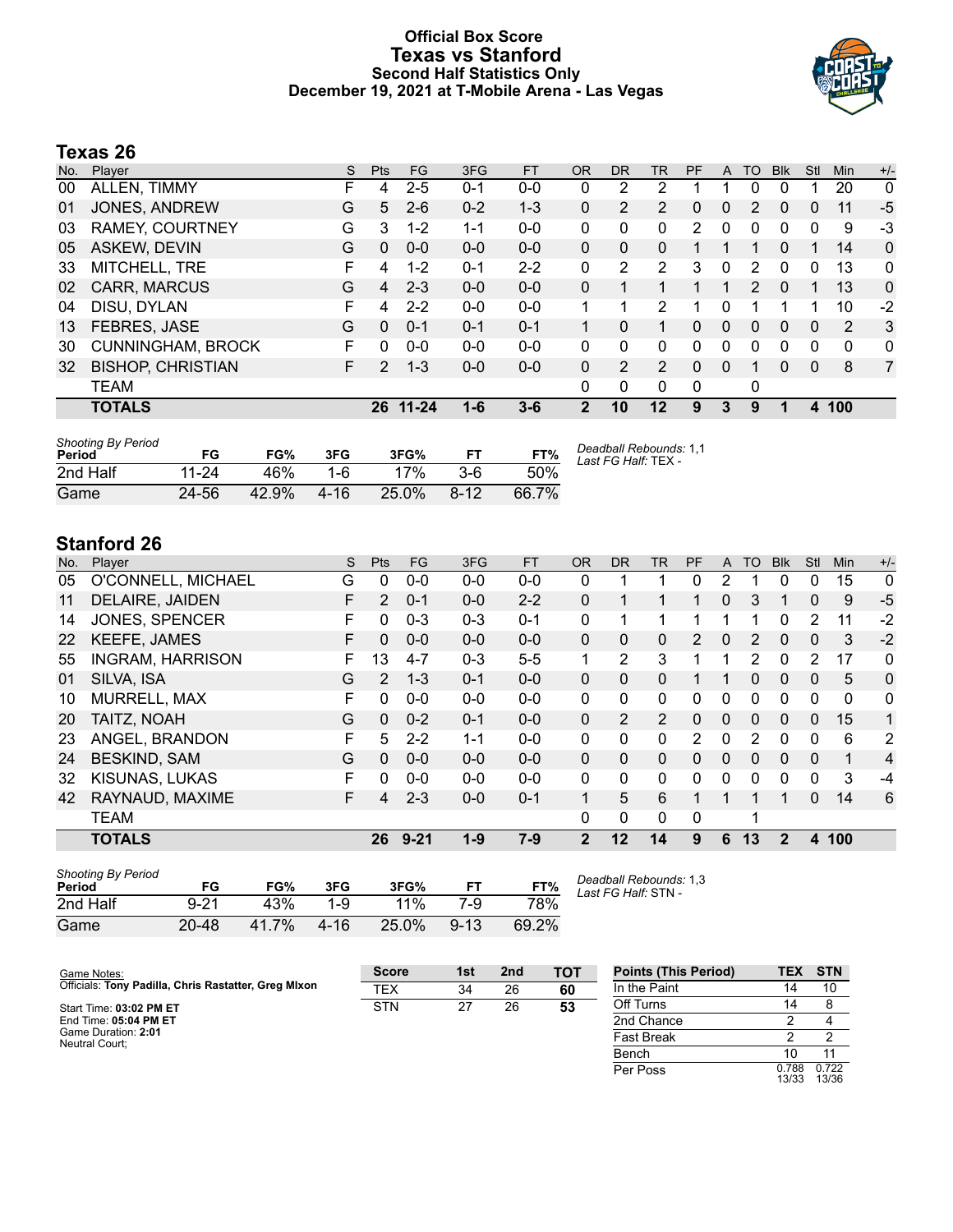#### **Official Play-By-Play Texas vs Stanford Second Half December 19, 2021 at T-Mobile Arena - Las Vegas**



#### **Period 2**

<mark>Starters:</mark><br>Texas: 0 ALLEN,TIMMY (F); 1 JONES,ANDREW (G); 3 RAMEY,COURTNEY (G); 5 ASKEW,DEVIN (G); 33 MITCHELL,TRE (F);<br>Stanford: 5 O'CONNELL,MICHAEL (G); 11 DELAIRE,JAIDEN (F); 14 JONES,SPENCER (F); 22 KEEFE,JAMES (F); 5

| Time           | <b>VISITORS: Texas</b>              | <b>Score</b> | <b>Margin</b>  | <b>HOME: Stanford</b>                                        |
|----------------|-------------------------------------|--------------|----------------|--------------------------------------------------------------|
| 20:00          |                                     |              |                | SUB OUT: SILVA, ISA                                          |
| 20:00          |                                     |              |                | SUB OUT: TAITZ, NOAH                                         |
| 20:00          |                                     |              |                | SUB OUT: ANGEL, BRANDON                                      |
| 20:00          |                                     |              |                | SUB OUT: RAYNAUD, MAXIME                                     |
| 20:00          |                                     |              |                | SUB IN: O'CONNELL, MICHAEL                                   |
| 20:00          |                                     |              |                | SUB IN: DELAIRE, JAIDEN                                      |
| 20:00          |                                     |              |                | SUB IN: KEEFE, JAMES                                         |
| 20:00          |                                     |              |                | SUB IN: INGRAM, HARRISON                                     |
| 20:00          | SUB OUT: DISU, DYLAN                |              |                |                                                              |
| 20:00          | SUB OUT: FEBRES, JASE               |              |                |                                                              |
| 20:00          | SUB IN: RAMEY, COURTNEY             |              |                |                                                              |
| 20:00          | SUB IN: MITCHELL, TRE               |              |                |                                                              |
| 19:48          |                                     |              |                | FOUL (OFF) by KEEFE, JAMES                                   |
| 19:48<br>19:35 | GOOD! LAYUP by JONES, ANDREW        | 27-36        | V <sub>9</sub> | TURNOVER (OFFENSIVE) by KEEFE, JAMES                         |
| 19:35          | ASSIST by ASKEW, DEVIN              |              |                |                                                              |
| 19:02          |                                     |              |                | TURNOVER (SHOTCLOCK) by TEAM                                 |
| 18:39          | TURNOVER (BADPASS) by MITCHELL, TRE |              |                |                                                              |
| 18:39          |                                     |              |                | STEAL by JONES, SPENCER                                      |
| 18:35          |                                     |              |                | FOUL (OFF) by JONES, SPENCER                                 |
| 18:35          |                                     |              |                | TURNOVER (OFFENSIVE) by JONES, SPENCER                       |
| 18:15          | MISSED 3PTR by MITCHELL, TRE        |              |                |                                                              |
| 18:13          |                                     |              |                | REBOUND (DEF) by TEAM                                        |
| 17:51          |                                     |              |                | MISSED 3PTR by INGRAM, HARRISON                              |
| 17:48          |                                     |              |                | REBOUND (OFF) by TEAM                                        |
| 17:41          | FOUL (PERSONAL) by MITCHELL, TRE    |              |                |                                                              |
| 17:41          |                                     | 28-36        | V8             | GOOD! FT by DELAIRE, JAIDEN                                  |
| 17:41          | SUB OUT: MITCHELL, TRE              |              |                |                                                              |
| 17:41          | SUB IN: DISU, DYLAN                 |              |                |                                                              |
| 17:41          |                                     | 29-36        | V <sub>7</sub> | GOOD! FT by DELAIRE, JAIDEN                                  |
| 17:20          | GOOD! JUMPER by ALLEN, TIMMY        | 29-38        | V <sub>9</sub> |                                                              |
| 17:03          |                                     |              |                | MISSED 3PTR by JONES, SPENCER                                |
| 16:59          | REBOUND (DEF) by ALLEN, TIMMY       |              |                |                                                              |
| 16:55          | MISSED 3PTR by JONES, ANDREW        |              |                |                                                              |
| 16:50          |                                     |              |                | REBOUND (DEF) by INGRAM, HARRISON                            |
| 16:37          |                                     |              |                | FOUL (OFF) by KEEFE, JAMES                                   |
| 16:37          |                                     |              |                | TURNOVER (OFFENSIVE) by KEEFE, JAMES                         |
| 16:37          |                                     |              |                | SUB OUT: JONES, SPENCER                                      |
| 16:37          |                                     |              |                | SUB OUT: KEEFE, JAMES                                        |
| 16:37          |                                     |              |                | SUB IN: TAITZ, NOAH                                          |
| 16:37          |                                     |              |                | SUB IN: RAYNAUD, MAXIME                                      |
| 16:37          | SUB OUT: ASKEW, DEVIN               |              |                |                                                              |
| 16:37          | SUB IN: CARR, MARCUS                |              |                |                                                              |
| 16:18          | TURNOVER (TRAVEL) by JONES, ANDREW  |              |                |                                                              |
| 16:04          | FOUL (PERSONAL) by RAMEY, COURTNEY  |              |                |                                                              |
| 16:04          |                                     | 30-38        | V8             | GOOD! FT by INGRAM, HARRISON                                 |
| 16:04          | SUB OUT: JONES, ANDREW              |              |                |                                                              |
| 16:04          | SUB OUT: RAMEY, COURTNEY            |              |                |                                                              |
| 16:04          | SUB IN: FEBRES, JASE                |              |                |                                                              |
| 16:04          | SUB IN: BISHOP, CHRISTIAN           |              |                |                                                              |
| 16:04          |                                     | 31-38        | V <sub>7</sub> | GOOD! FT by INGRAM, HARRISON                                 |
| 15:49          | MISSED 3PTR by ALLEN, TIMMY         |              |                |                                                              |
| 15:45          | REBOUND (OFF) by DISU, DYLAN        |              |                |                                                              |
| 15:31          | MISSED JUMPER by BISHOP, CHRISTIAN  |              |                |                                                              |
| 15:31<br>15:31 |                                     |              |                | BLOCK by DELAIRE, JAIDEN<br>REBOUND (DEF) by RAYNAUD, MAXIME |
| 15:31          |                                     |              |                | FOUL (TECH) by INGRAM, HARRISON                              |
| 15:31          |                                     |              |                | TURNOVER (OFFENSIVE) by INGRAM, HARRISON                     |
| 15:31          |                                     |              |                |                                                              |
| 15:31          | MISSED FT by FEBRES, JASE           |              |                | REBOUND (DEF) by TEAM                                        |
| 15:15          |                                     | 33-38        | V <sub>5</sub> | GOOD! LAYUP by INGRAM, HARRISON [PNT]                        |
| 15:00          | MISSED 3PTR by FEBRES, JASE         |              |                |                                                              |
| 14:58          | REBOUND (OFF) by FEBRES, JASE       |              |                |                                                              |
| 14:42          | GOOD! JUMPER by ALLEN, TIMMY [PNT]  | 33-40        | V <sub>7</sub> |                                                              |
| 14:21          |                                     |              |                | TURNOVER (LOSTBALL) by RAYNAUD, MAXIME                       |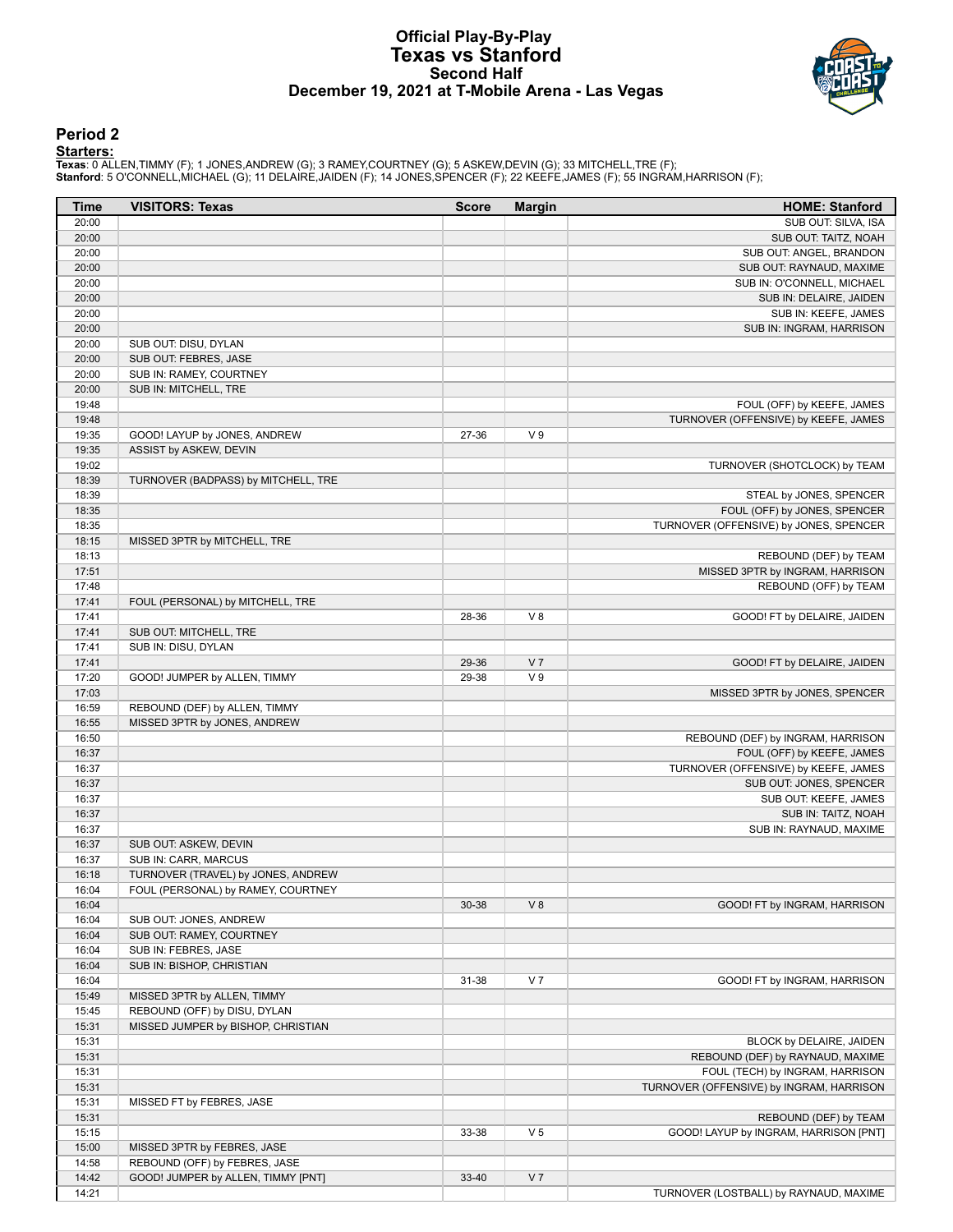| Time           | <b>VISITORS: Texas</b>                            | <b>Score</b> | <b>Margin</b>   | <b>HOME: Stanford</b>                     |
|----------------|---------------------------------------------------|--------------|-----------------|-------------------------------------------|
| 14:21          | STEAL by ALLEN, TIMMY                             |              |                 |                                           |
| 14:14          | GOOD! LAYUP by DISU, DYLAN [PNT]                  | 33-42        | V <sub>9</sub>  |                                           |
| 13:49          |                                                   |              |                 | TURNOVER (LOSTBALL) by O'CONNELL, MICHAEL |
| 13:49          | STEAL by CARR, MARCUS                             |              |                 |                                           |
| 13:45          | GOOD! DUNK by BISHOP, CHRISTIAN [FB]              | 33-44        | $V$ 11          |                                           |
| 13:45          | ASSIST by CARR, MARCUS                            |              |                 |                                           |
| 13:45          |                                                   |              |                 | <b>TIMEOUT TEAM</b>                       |
| 13:45          |                                                   |              |                 | SUB OUT: RAYNAUD, MAXIME                  |
| 13:45<br>13:45 | SUB OUT: DISU, DYLAN                              |              |                 | SUB IN: KISUNAS, LUKAS                    |
| 13:45          | SUB OUT: FEBRES, JASE                             |              |                 |                                           |
| 13:45          | SUB IN: ASKEW, DEVIN                              |              |                 |                                           |
| 13:45          | SUB IN: MITCHELL, TRE                             |              |                 |                                           |
| 13:35          |                                                   |              |                 | MISSED JUMPER by DELAIRE, JAIDEN          |
| 13:31          | REBOUND (DEF) by MITCHELL, TRE                    |              |                 |                                           |
| 13:15          | MISSED JUMPER by BISHOP, CHRISTIAN                |              |                 |                                           |
| 13:10          |                                                   |              |                 | REBOUND (DEF) by DELAIRE, JAIDEN          |
| 12:51          |                                                   |              |                 | TURNOVER (OTHER) by DELAIRE, JAIDEN       |
| 12:51          |                                                   |              |                 | SUB OUT: INGRAM, HARRISON                 |
| 12:51          |                                                   |              |                 | SUB IN: ANGEL, BRANDON                    |
| 12:38          | GOOD! JUMPER by CARR, MARCUS                      | 33-46        | V <sub>13</sub> |                                           |
| 12:10          |                                                   |              |                 | TURNOVER (LOSTBALL) by DELAIRE, JAIDEN    |
| 12:10          | STEAL by ASKEW, DEVIN                             |              |                 |                                           |
| 12:10          |                                                   |              |                 | SUB OUT: O'CONNELL, MICHAEL               |
| 12:10          |                                                   |              |                 | SUB OUT: DELAIRE, JAIDEN                  |
| 12:10          |                                                   |              |                 | SUB IN: SILVA, ISA                        |
| 12:10<br>11:51 | GOOD! LAYUP by MITCHELL, TRE [PNT]                | 33-48        | V <sub>15</sub> | SUB IN: JONES, SPENCER                    |
| 11:35          | FOUL (PERSONAL) by CARR, MARCUS                   |              |                 |                                           |
| 11:35          |                                                   |              |                 |                                           |
| 11:35          | SUB OUT: CARR, MARCUS                             |              |                 |                                           |
| 11:35          | SUB OUT: BISHOP, CHRISTIAN                        |              |                 |                                           |
| 11:35          | SUB IN: RAMEY, COURTNEY                           |              |                 |                                           |
| 11:35          | SUB IN: DISU, DYLAN                               |              |                 |                                           |
| 11:31          |                                                   |              |                 | TURNOVER (LOSTBALL) by ANGEL, BRANDON     |
| 11:31          | STEAL by DISU, DYLAN                              |              |                 |                                           |
| 11:21          |                                                   |              |                 | FOUL (PERSONAL) by SILVA, ISA             |
| 11:21          |                                                   |              |                 | SUB OUT: ANGEL, BRANDON                   |
| 11:21          |                                                   |              |                 | SUB IN: INGRAM, HARRISON                  |
| 11:21          | GOOD! 3PTR by RAMEY, COURTNEY                     | 33-51        | V <sub>18</sub> |                                           |
| 11:21          | ASSIST by ALLEN, TIMMY                            |              |                 |                                           |
| 11:10          | FOUL (PERSONAL) by MITCHELL, TRE                  |              |                 |                                           |
| 10:52          |                                                   | 35-51        | V <sub>16</sub> | GOOD! LAYUP by INGRAM, HARRISON [PNT]     |
| 10:52<br>10:52 |                                                   |              |                 | ASSIST by SILVA, ISA                      |
| 10:52          | FOUL (PERSONAL) by DISU, DYLAN                    | 36-51        | V 15            | GOOD! FT by INGRAM, HARRISON              |
| 10:52          |                                                   |              |                 | SUB OUT: KISUNAS, LUKAS                   |
| 10:52          |                                                   |              |                 | SUB IN: RAYNAUD, MAXIME                   |
| 10:26          | GOOD! JUMPER by DISU, DYLAN [PNT]                 | 36-53        | V 17            |                                           |
| 10:02          |                                                   | 38-53        | V <sub>15</sub> | GOOD! DUNK by INGRAM, HARRISON [PNT]      |
| 10:02          |                                                   |              |                 | ASSIST by JONES, SPENCER                  |
| 09:36          | MISSED LAYUP by RAMEY, COURTNEY                   |              |                 |                                           |
| 09:33          |                                                   |              |                 | REBOUND (DEF) by RAYNAUD, MAXIME          |
| 09:10          |                                                   | 40-53        | V <sub>13</sub> | GOOD! LAYUP by SILVA, ISA [PNT]           |
| 09:10          |                                                   |              |                 | ASSIST by RAYNAUD, MAXIME                 |
| 08:49          | MISSED LAYUP by ALLEN, TIMMY                      |              |                 |                                           |
| 08:46          |                                                   |              |                 | REBOUND (DEF) by RAYNAUD, MAXIME          |
| 08:39          |                                                   |              |                 | MISSED 3PTR by TAITZ, NOAH                |
| 08:35          |                                                   |              |                 | REBOUND (OFF) by INGRAM, HARRISON         |
| 08:33          |                                                   |              |                 | TIMEOUT 30SEC                             |
| 08:33          | SUB OUT: RAMEY, COURTNEY                          |              |                 |                                           |
| 08:33          | SUB OUT: MITCHELL, TRE                            |              |                 |                                           |
| 08:33<br>08:33 | SUB IN: CARR, MARCUS<br>SUB IN: BISHOP, CHRISTIAN |              |                 |                                           |
| 08:28          |                                                   |              |                 | MISSED JUMPER by RAYNAUD, MAXIME          |
| 08:23          | REBOUND (DEF) by DISU, DYLAN                      |              |                 |                                           |
| 08:13          | MISSED LAYUP by ALLEN, TIMMY                      |              |                 |                                           |
| 08:13          |                                                   |              |                 | BLOCK by RAYNAUD, MAXIME                  |
| 08:07          |                                                   |              |                 | REBOUND (DEF) by JONES, SPENCER           |
| 08:03          |                                                   |              |                 | MISSED JUMPER by SILVA, ISA               |
| 07:58          | REBOUND (DEF) by CARR, MARCUS                     |              |                 |                                           |
| 07:41          | TURNOVER (LOSTBALL) by DISU, DYLAN                |              |                 |                                           |
| 07:41          |                                                   |              |                 | STEAL by INGRAM, HARRISON                 |
| 07:28          | FOUL (PERSONAL) by ALLEN, TIMMY                   |              |                 |                                           |
| 07:28          |                                                   |              |                 |                                           |
| 07:28          | SUB OUT: DISU, DYLAN                              |              |                 |                                           |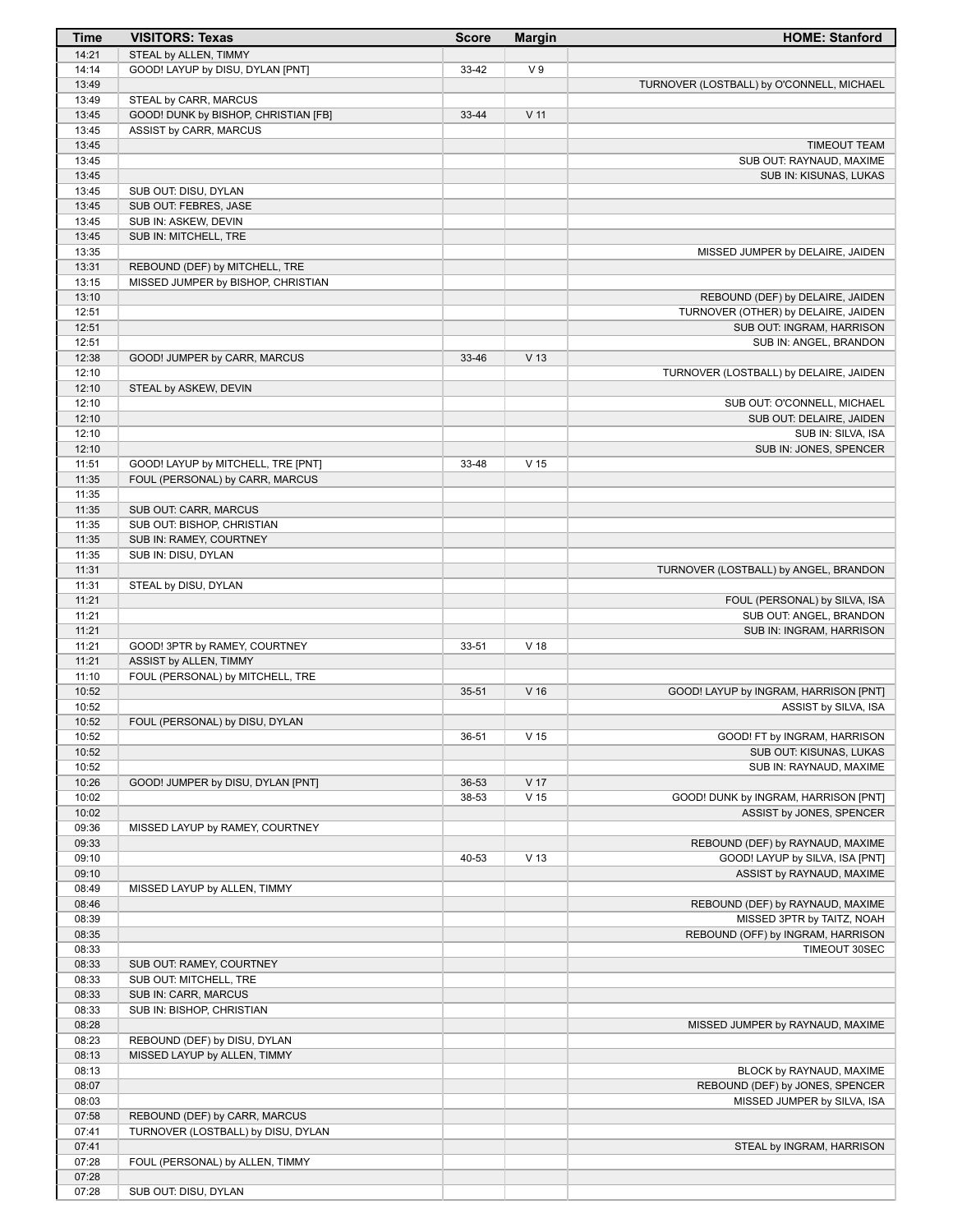| Time           | <b>VISITORS: Texas</b>                                                     | <b>Score</b>   | <b>Margin</b>            | <b>HOME: Stanford</b>                                                      |
|----------------|----------------------------------------------------------------------------|----------------|--------------------------|----------------------------------------------------------------------------|
| 07:28          | SUB OUT: ASKEW, DEVIN                                                      |                |                          |                                                                            |
| 07:28          | SUB IN: JONES, ANDREW                                                      |                |                          |                                                                            |
| 07:28          | SUB IN: MITCHELL, TRE                                                      |                |                          |                                                                            |
| 07:19<br>07:15 | REBOUND (DEF) by BISHOP, CHRISTIAN                                         |                |                          | MISSED 3PTR by SILVA, ISA                                                  |
| 06:51          | TURNOVER (LOSTBALL) by MITCHELL, TRE                                       |                |                          |                                                                            |
| 06:51          |                                                                            |                |                          | STEAL by JONES, SPENCER                                                    |
| 06:51          | FOUL (PERSONAL) by MITCHELL, TRE                                           |                |                          |                                                                            |
| 06:51          |                                                                            |                |                          | SUB OUT: SILVA, ISA                                                        |
| 06:51          |                                                                            |                |                          | SUB IN: O'CONNELL, MICHAEL                                                 |
| 06:51          |                                                                            |                |                          | <b>TIMEOUT TEAM</b>                                                        |
| 06:51          |                                                                            |                |                          | MISSED FT by JONES, SPENCER                                                |
| 06:50<br>06:36 | REBOUND (DEF) by JONES, ANDREW<br>TURNOVER (LOSTBALL) by BISHOP, CHRISTIAN |                |                          |                                                                            |
| 06:21          |                                                                            |                |                          | MISSED 3PTR by INGRAM, HARRISON                                            |
| 06:16          | REBOUND (DEF) by BISHOP, CHRISTIAN                                         |                |                          |                                                                            |
| 05:51          | MISSED JUMPER by CARR, MARCUS                                              |                |                          |                                                                            |
| 05:47          |                                                                            |                |                          | REBOUND (DEF) by INGRAM, HARRISON                                          |
| 05:44          |                                                                            |                |                          | MISSED 3PTR by JONES, SPENCER                                              |
| 05:39          | REBOUND (DEF) by JONES, ANDREW                                             |                |                          |                                                                            |
| 05:29          | MISSED JUMPER by JONES, ANDREW                                             |                |                          |                                                                            |
| 05:25<br>05:17 |                                                                            |                |                          | REBOUND (DEF) by RAYNAUD, MAXIME<br>MISSED 3PTR by JONES, SPENCER          |
| 05:12          | REBOUND (DEF) by ALLEN, TIMMY                                              |                |                          |                                                                            |
| 04:50          | TURNOVER (LOSTBALL) by CARR, MARCUS                                        |                |                          |                                                                            |
| 04:50          |                                                                            |                |                          | SUB OUT: JONES, SPENCER                                                    |
| 04:50          |                                                                            |                |                          | SUB IN: ANGEL, BRANDON                                                     |
| 04:50          | SUB OUT: CARR, MARCUS                                                      |                |                          |                                                                            |
| 04:50          | SUB OUT: BISHOP, CHRISTIAN                                                 |                |                          |                                                                            |
| 04:50<br>04:50 | SUB IN: RAMEY, COURTNEY<br>SUB IN: ASKEW, DEVIN                            |                |                          |                                                                            |
| 04:40          |                                                                            |                |                          | FOUL (OFF) by ANGEL, BRANDON                                               |
| 04:40          |                                                                            |                |                          | TURNOVER (OFFENSIVE) by ANGEL, BRANDON                                     |
| 04:12          | TURNOVER (BADPASS) by ASKEW, DEVIN                                         |                |                          |                                                                            |
| 04:12          |                                                                            |                |                          | STEAL by INGRAM, HARRISON                                                  |
| 04:08          | FOUL (PERSONAL) by ASKEW, DEVIN                                            |                |                          |                                                                            |
| 04:08          | SUB OUT: ASKEW, DEVIN                                                      |                |                          |                                                                            |
| 04:08<br>04:08 | SUB IN: CARR, MARCUS                                                       | 41-53          | V <sub>12</sub>          | GOOD! FT by INGRAM, HARRISON [FB]                                          |
| 04:08          |                                                                            | 42-53          | $V$ 11                   | GOOD! FT by INGRAM, HARRISON [FB]                                          |
| 04:03          | TURNOVER (LOSTBALL) by CARR, MARCUS                                        |                |                          |                                                                            |
| 03:53          |                                                                            | 44-53          | V <sub>9</sub>           | GOOD! JUMPER by INGRAM, HARRISON                                           |
| 03:53          |                                                                            |                |                          | ASSIST by O'CONNELL, MICHAEL                                               |
| 03:29<br>03:09 | GOOD! LAYUP by JONES, ANDREW [PNT]<br>FOUL (PERSONAL) by RAMEY, COURTNEY   | 44-55          | $V$ 11                   |                                                                            |
| 03:09          |                                                                            |                |                          | SUB OUT: TAITZ, NOAH                                                       |
| 03:09          |                                                                            |                |                          | SUB IN: DELAIRE, JAIDEN                                                    |
| 03:09          | SUB OUT: RAMEY, COURTNEY                                                   |                |                          |                                                                            |
| 03:09          | SUB IN: ASKEW, DEVIN                                                       |                |                          |                                                                            |
| 03:09          |                                                                            |                |                          | MISSED FT by RAYNAUD, MAXIME                                               |
| 03:07          | REBOUND (DEF) by MITCHELL, TRE                                             |                |                          |                                                                            |
| 02:59<br>02:36 | TIMEOUT 30SEC<br>MISSED JUMPER by JONES, ANDREW                            |                |                          |                                                                            |
| 02:33          |                                                                            |                |                          | REBOUND (DEF) by O'CONNELL, MICHAEL                                        |
| 02:17          |                                                                            | 47-55          | V8                       | GOOD! 3PTR by ANGEL, BRANDON                                               |
| 02:17          |                                                                            |                |                          | ASSIST by INGRAM, HARRISON                                                 |
| 02:07          |                                                                            |                |                          | FOUL (PERSONAL) by INGRAM, HARRISON                                        |
| 01:57          |                                                                            |                |                          | FOUL (PERSONAL) by RAYNAUD, MAXIME                                         |
| 01:57<br>01:57 | GOOD! FT by MITCHELL, TRE<br>GOOD! FT by MITCHELL, TRE                     | 47-56<br>47-57 | V <sub>9</sub><br>$V$ 10 |                                                                            |
| 01:57          | SUB OUT: MITCHELL, TRE                                                     |                |                          |                                                                            |
| 01:57          | SUB IN: DISU, DYLAN                                                        |                |                          |                                                                            |
| 01:48          |                                                                            |                |                          | SUB OUT: DELAIRE, JAIDEN                                                   |
| 01:48          |                                                                            |                |                          | SUB IN: TAITZ, NOAH                                                        |
| 01:48          | GOOD! FT by JONES, ANDREW                                                  | 47-58          | $V$ 11                   |                                                                            |
| 01:48          | MISSED FT by JONES, ANDREW                                                 |                |                          |                                                                            |
| 01:48<br>01:48 |                                                                            |                |                          | REBOUND (DEF) by RAYNAUD, MAXIME<br>TURNOVER (LOSTBALL) by DELAIRE, JAIDEN |
| 01:48          |                                                                            |                |                          | FOUL (PERSONAL) by DELAIRE, JAIDEN                                         |
| 01:41          |                                                                            |                |                          | TURNOVER (OUTOFBOUNDS) by INGRAM, HARRISON                                 |
| 01:31          | MISSED 3PTR by JONES, ANDREW                                               |                |                          |                                                                            |
| 01:28          |                                                                            |                |                          | REBOUND (DEF) by TAITZ, NOAH                                               |
| 01:21          |                                                                            |                |                          | MISSED 3PTR by INGRAM, HARRISON                                            |
| 01:17          |                                                                            |                |                          |                                                                            |
| 01:15          | REBOUND (DEF) by TEAM                                                      |                |                          | SUB OUT: INGRAM, HARRISON                                                  |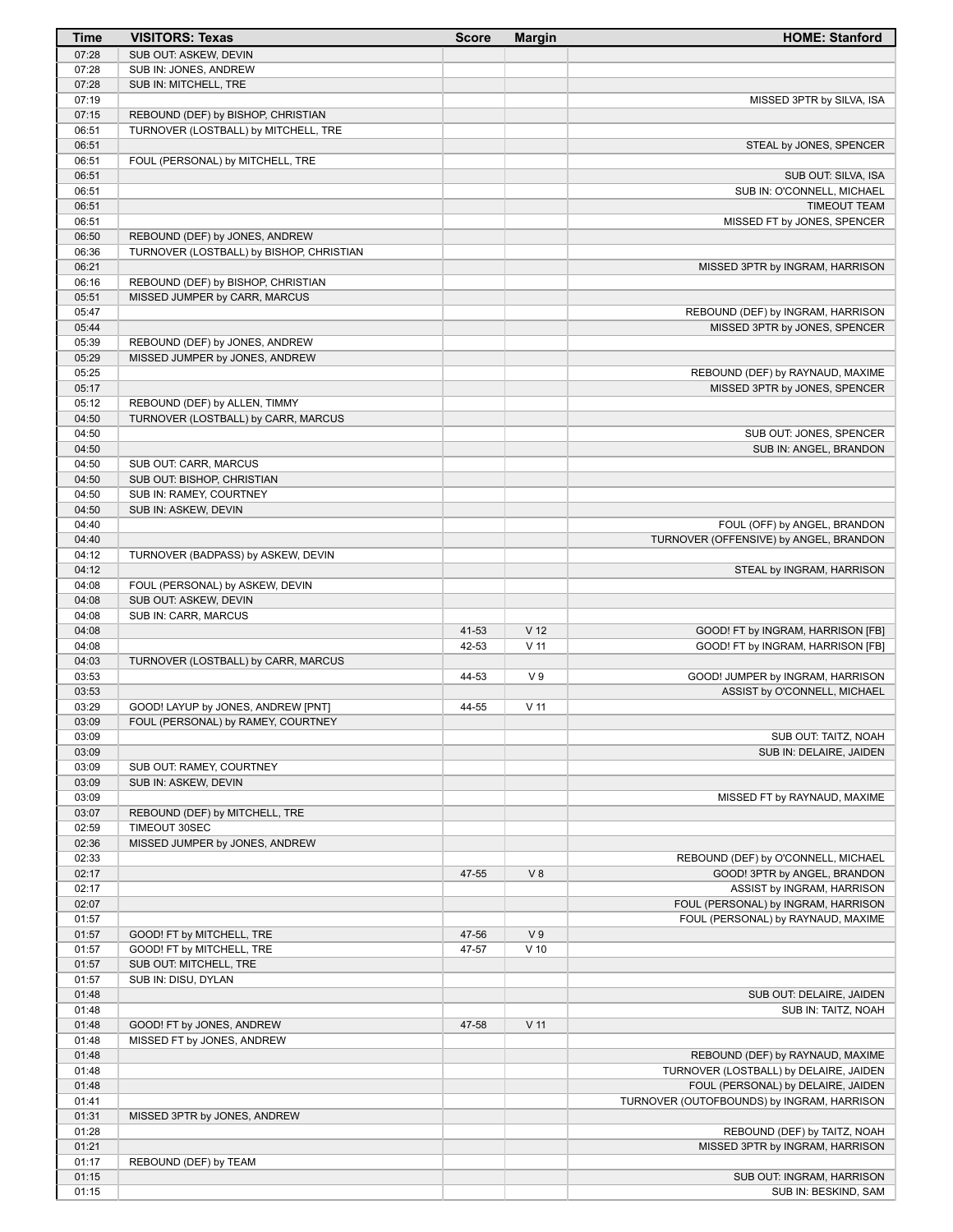| <b>Time</b> | <b>VISITORS: Texas</b>             | <b>Score</b> | <b>Margin</b>   | <b>HOME: Stanford</b>              |
|-------------|------------------------------------|--------------|-----------------|------------------------------------|
| 00:47       | GOOD! JUMPER by CARR, MARCUS       | 47-60        | V <sub>13</sub> |                                    |
| 00:34       |                                    | 49-60        | V <sub>11</sub> | GOOD! DUNK by ANGEL, BRANDON [PNT] |
| 00:34       |                                    |              |                 | ASSIST by O'CONNELL, MICHAEL       |
| 00:34       |                                    |              |                 | FOUL (PERSONAL) by ANGEL, BRANDON  |
| 00:34       | MISSED FT by JONES, ANDREW         |              |                 |                                    |
| 00:34       |                                    |              |                 | REBOUND (DEF) by TAITZ, NOAH       |
| 00:28       |                                    |              |                 | MISSED LAYUP by TAITZ, NOAH        |
| 00:28       | BLOCK by DISU, DYLAN               |              |                 |                                    |
| 00:22       |                                    |              |                 | REBOUND (OFF) by RAYNAUD, MAXIME   |
| 00:19       |                                    | 51-60        | V <sub>9</sub>  | GOOD! JUMPER by RAYNAUD, MAXIME    |
| 00:15       | TURNOVER (TRAVEL) by JONES, ANDREW |              |                 |                                    |
| 00:06       |                                    | 53-60        | V <sub>7</sub>  | GOOD! JUMPER by RAYNAUD. MAXIME    |

# **Texas 60, Stanford 53**

| <b>Points (This Period)</b> | <b>TEX</b>     | <b>STN</b>     |
|-----------------------------|----------------|----------------|
| In the Paint                | 14             | 10             |
| Off Turns                   | 14             |                |
| 2nd Chance                  | 2              |                |
| <b>Fast Break</b>           | 2              |                |
| Bench                       | 10             |                |
| Per Poss                    | 0.788<br>13/33 | 0.722<br>13/36 |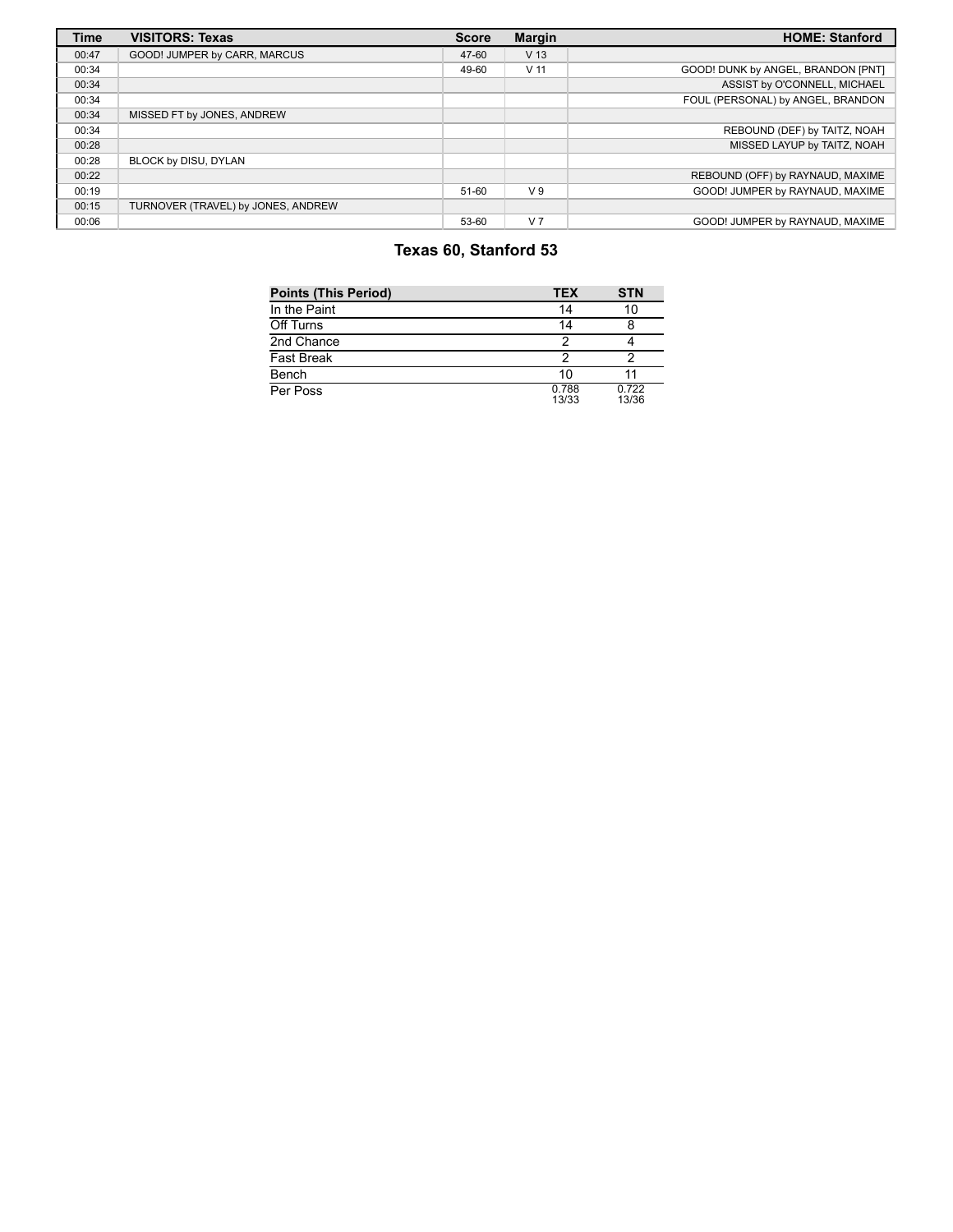#### **Official Scoring/Possession Reference Chart Texas vs Stanford Period 1 December 19, 2021 at T-Mobile Arena - Las Vegas**



### **Period 1**

<mark>Starters:</mark><br>Texas: 0 ALLEN,TIMMY (F); 1 JONES,ANDREW (G); 3 RAMEY,COURTNEY (G); 5 ASKEW,DEVIN (G); 33 MITCHELL,TRE (F);<br>Stanford: 5 O'CONNELL,MICHAEL (G); 11 DELAIRE,JAIDEN (F); 14 JONES,SPENCER (F); 22 KEEFE,JAMES (F); 5

| <b>Time</b> | <b>VISITORS: Texas</b>                | <b>Score</b> | <b>Margin</b>  | <b>HOME: Stanford</b>                |
|-------------|---------------------------------------|--------------|----------------|--------------------------------------|
| 18:57       |                                       | $2 - 0$      | H <sub>2</sub> | GOOD! DUNK by DELAIRE, JAIDEN [PNT]  |
| 18:40       | GOOD! 3PTR by RAMEY, COURTNEY         | $2 - 3$      | V <sub>1</sub> |                                      |
| 17:40       | GOOD! LAYUP by ALLEN, TIMMY [PNT]     | $2 - 5$      | $V_3$          |                                      |
| 17:27       |                                       | $4 - 5$      | V <sub>1</sub> | GOOD! LAYUP by JONES, SPENCER        |
| 15:41       | GOOD! LAYUP by ALLEN, TIMMY [FB/PNT]  | $4 - 7$      | V <sub>3</sub> |                                      |
| 15:25       |                                       | $6 - 7$      | V <sub>1</sub> | GOOD! LAYUP by ANGEL, BRANDON        |
| 14:35       | GOOD! LAYUP by JONES, ANDREW [FB/PNT] | $6-9$        | V <sub>3</sub> |                                      |
| 14:11       |                                       | $8-9$        | V <sub>1</sub> | GOOD! JUMPER by TAITZ, NOAH          |
| 13:42       | GOOD! LAYUP by CARR, MARCUS           | $8 - 11$     | $V_3$          |                                      |
| 12:38       |                                       | $11 - 11$    | Τ              | GOOD! 3PTR by O'CONNELL, MICHAEL     |
| 11:21       | GOOD! JUMPER by FEBRES, JASE          | $11 - 13$    | V <sub>2</sub> |                                      |
| 11:06       |                                       | $14 - 13$    | H <sub>1</sub> | GOOD! 3PTR by TAITZ, NOAH            |
| 08:45       |                                       | 16-13        | H <sub>3</sub> | GOOD! LAYUP by DELAIRE, JAIDEN [PNT] |
| 08:45       |                                       | $17 - 13$    | H4             | GOOD! FT by DELAIRE, JAIDEN          |
| 08:17       | GOOD! 3PTR by JONES, ANDREW           | 17-16        | H <sub>1</sub> |                                      |
| 07:59       |                                       | 19-16        | $H_3$          | GOOD! LAYUP by INGRAM, HARRISON      |
| 07:48       | GOOD! DUNK by BISHOP, CHRISTIAN [PNT] | 19-18        | H <sub>1</sub> |                                      |
| 07:48       | GOOD! FT by BISHOP, CHRISTIAN         | 19-19        | T              |                                      |
| 07:06       | GOOD! LAYUP by ALLEN, TIMMY [PNT]     | 19-21        | V <sub>2</sub> |                                      |
| 07:06       | GOOD! FT by ALLEN, TIMMY              | 19-22        | $V_3$          |                                      |
| 06:51       |                                       | 22-22        | Τ              | GOOD! 3PTR by SILVA, ISA             |
| 06:19       | GOOD! LAYUP by MITCHELL, TRE          | 22-24        | V <sub>2</sub> |                                      |
| 05:55       |                                       | 24-24        | T.             | GOOD! LAYUP by JONES, SPENCER        |
| 04:37       | GOOD! 3PTR by DISU, DYLAN             | 24-27        | V3             |                                      |
| 04:13       |                                       | 26-27        | V <sub>1</sub> | GOOD! LAYUP by DELAIRE, JAIDEN [PNT] |
| 03:38       | GOOD! LAYUP by DISU, DYLAN [PNT]      | 26-29        | $V_3$          |                                      |
| 03:28       |                                       | 27-29        | V <sub>2</sub> | GOOD! FT by SILVA, ISA               |
| 03:05       | GOOD! FT by JONES, ANDREW             | 27-30        | $V_3$          |                                      |
| 03:05       | GOOD! FT by JONES, ANDREW             | 27-31        | V <sub>4</sub> |                                      |
| 00:41       | GOOD! JUMPER by DISU, DYLAN [PNT]     | 27-33        | $V_6$          |                                      |
| 00:00       | GOOD! FT by JONES, ANDREW             | 27-34        | V <sub>7</sub> |                                      |

**Texas 34, Stanford 27**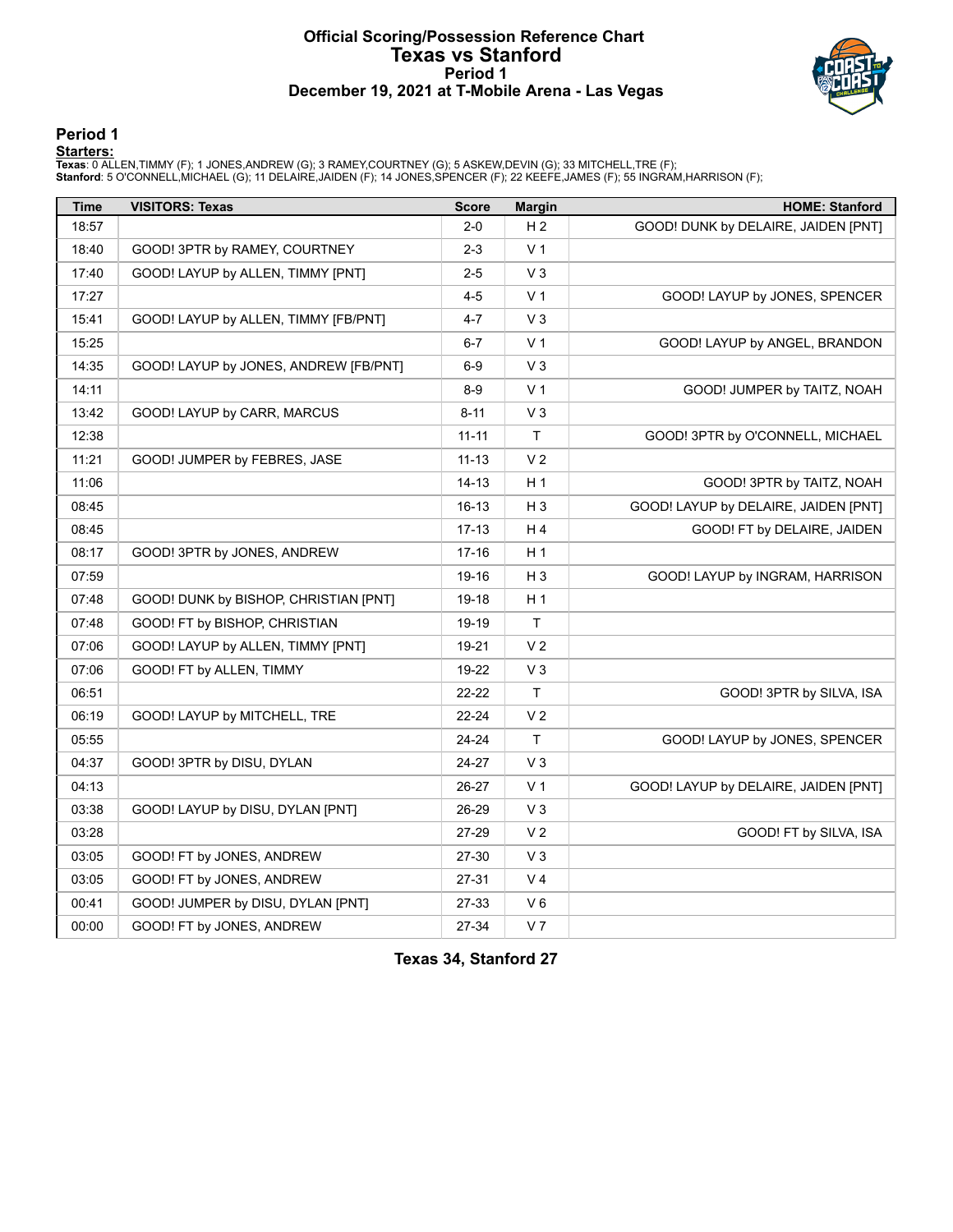#### **Official Scoring/Possession Reference Chart Texas vs Stanford Period 2 December 19, 2021 at T-Mobile Arena - Las Vegas**



### **Period 2**

<mark>Starters:</mark><br>Texas: 0 ALLEN,TIMMY (F); 1 JONES,ANDREW (G); 3 RAMEY,COURTNEY (G); 5 ASKEW,DEVIN (G); 33 MITCHELL,TRE (F);<br>Stanford: 5 O'CONNELL,MICHAEL (G); 11 DELAIRE,JAIDEN (F); 14 JONES,SPENCER (F); 22 KEEFE,JAMES (F); 5

| <b>Time</b> | <b>VISITORS: Texas</b>               | <b>Score</b> | <b>Margin</b>   | <b>HOME: Stanford</b>                 |
|-------------|--------------------------------------|--------------|-----------------|---------------------------------------|
| 19:35       | GOOD! LAYUP by JONES, ANDREW         | 27-36        | V <sub>9</sub>  |                                       |
| 17:41       |                                      | 28-36        | V8              | GOOD! FT by DELAIRE, JAIDEN           |
| 17:41       |                                      | 29-36        | V <sub>7</sub>  | GOOD! FT by DELAIRE, JAIDEN           |
| 17:20       | GOOD! JUMPER by ALLEN, TIMMY         | 29-38        | V <sub>9</sub>  |                                       |
| 16:04       |                                      | 30-38        | V8              | GOOD! FT by INGRAM, HARRISON          |
| 16:04       |                                      | 31-38        | V <sub>7</sub>  | GOOD! FT by INGRAM, HARRISON          |
| 15:15       |                                      | 33-38        | V <sub>5</sub>  | GOOD! LAYUP by INGRAM, HARRISON [PNT] |
| 14:42       | GOOD! JUMPER by ALLEN, TIMMY [PNT]   | 33-40        | V <sub>7</sub>  |                                       |
| 14:14       | GOOD! LAYUP by DISU, DYLAN [PNT]     | 33-42        | V <sub>9</sub>  |                                       |
| 13:45       | GOOD! DUNK by BISHOP, CHRISTIAN [FB] | 33-44        | $V$ 11          |                                       |
| 12:38       | GOOD! JUMPER by CARR, MARCUS         | 33-46        | V <sub>13</sub> |                                       |
| 11:51       | GOOD! LAYUP by MITCHELL, TRE [PNT]   | 33-48        | V <sub>15</sub> |                                       |
| 11:21       | GOOD! 3PTR by RAMEY, COURTNEY        | 33-51        | V <sub>18</sub> |                                       |
| 10:52       |                                      | 35-51        | V <sub>16</sub> | GOOD! LAYUP by INGRAM, HARRISON [PNT] |
| 10:52       |                                      | 36-51        | V <sub>15</sub> | GOOD! FT by INGRAM, HARRISON          |
| 10:26       | GOOD! JUMPER by DISU, DYLAN [PNT]    | 36-53        | V 17            |                                       |
| 10:02       |                                      | 38-53        | V <sub>15</sub> | GOOD! DUNK by INGRAM, HARRISON [PNT]  |
| 09:10       |                                      | 40-53        | V <sub>13</sub> | GOOD! LAYUP by SILVA, ISA [PNT]       |
| 04:08       |                                      | 41-53        | V <sub>12</sub> | GOOD! FT by INGRAM, HARRISON [FB]     |
| 04:08       |                                      | 42-53        | $V$ 11          | GOOD! FT by INGRAM, HARRISON [FB]     |
| 03:53       |                                      | 44-53        | V <sub>9</sub>  | GOOD! JUMPER by INGRAM, HARRISON      |
| 03:29       | GOOD! LAYUP by JONES, ANDREW [PNT]   | 44-55        | V <sub>11</sub> |                                       |
| 02:17       |                                      | 47-55        | V8              | GOOD! 3PTR by ANGEL, BRANDON          |
| 01:57       | GOOD! FT by MITCHELL, TRE            | 47-56        | V <sub>9</sub>  |                                       |
| 01:57       | GOOD! FT by MITCHELL, TRE            | 47-57        | $V$ 10          |                                       |
| 01:48       | GOOD! FT by JONES, ANDREW            | 47-58        | $V$ 11          |                                       |
| 00:47       | GOOD! JUMPER by CARR, MARCUS         | 47-60        | V <sub>13</sub> |                                       |
| 00:34       |                                      | 49-60        | V <sub>11</sub> | GOOD! DUNK by ANGEL, BRANDON [PNT]    |
| 00:19       |                                      | 51-60        | V <sub>9</sub>  | GOOD! JUMPER by RAYNAUD, MAXIME       |
| 00:06       |                                      | 53-60        | V <sub>7</sub>  | GOOD! JUMPER by RAYNAUD, MAXIME       |

**Texas 60, Stanford 53**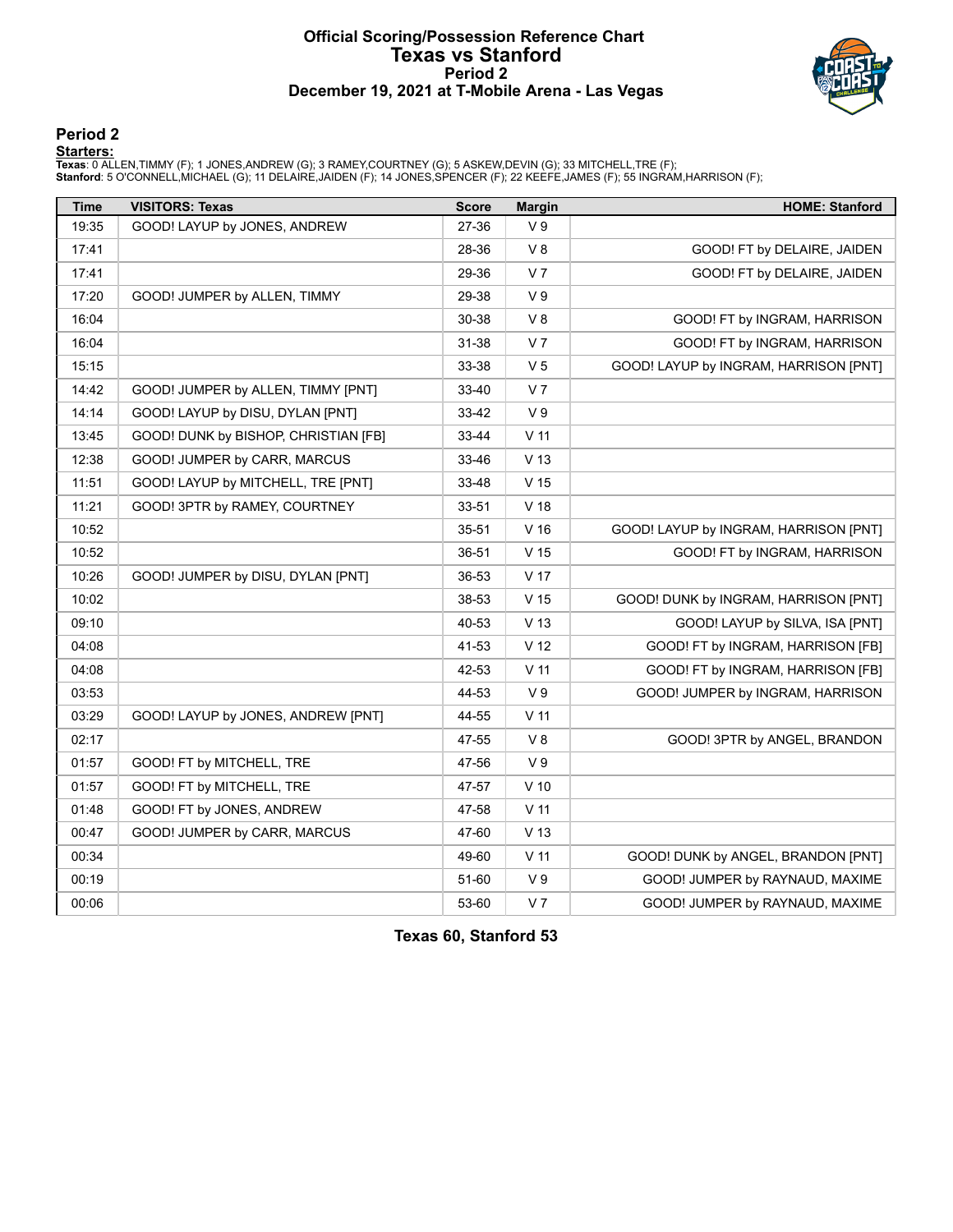#### **Official Substitutions Log Texas vs Stanford Period 1 December 19, 2021 at T-Mobile Arena - Las Vegas**



| <b>VISITORS: Texas</b>                                | <b>Time</b>    | <b>Score</b> | <b>HOME: Stanford</b>                         |
|-------------------------------------------------------|----------------|--------------|-----------------------------------------------|
| 0 ALLEN, TIMMY                                        |                |              | 5 O'CONNELL, MICHAEL                          |
| 1 JONES, ANDREW                                       |                |              | 11 DELAIRE, JAIDEN                            |
| 3 RAMEY, COURTNEY                                     |                |              | 14 JONES, SPENCER                             |
| 5 ASKEW, DEVIN                                        |                |              | 22 KEEFE, JAMES                               |
| 33 MITCHELL, TRE                                      |                |              | 55 INGRAM, HARRISON                           |
| SUB OUT: 3 RAMEY, COURTNEY                            | 17:40          | $3-2$        |                                               |
| SUB IN: 2 CARR, MARCUS                                | 17:40          |              |                                               |
|                                                       | 16:43<br>16:43 | $5 - 4$      | SUB OUT: O'CONNELL, MICHAEL                   |
|                                                       | 16:43          |              | SUB OUT: JONES, SPENCER<br>SUB IN: SILVA, ISA |
|                                                       | 16:43          |              | SUB IN: ANGEL, BRANDON                        |
| SUB OUT: 5 ASKEW, DEVIN                               | 16:43          |              |                                               |
| SUB OUT: 33 MITCHELL, TRE                             | 16:43          |              |                                               |
| SUB IN: 3 RAMEY, COURTNEY                             | 16:43          |              |                                               |
| SUB IN: 32 BISHOP, CHRISTIAN                          | 16:43          |              |                                               |
|                                                       | 15:33          | $7 - 4$      | SUB OUT: INGRAM, HARRISON                     |
|                                                       | 15:33          |              | SUB IN: TAITZ, NOAH                           |
|                                                       | 14:23          | $9-6$        | SUB OUT: DELAIRE, JAIDEN                      |
|                                                       | 14:23          |              | SUB OUT: KEEFE, JAMES                         |
|                                                       | 14:23          |              | SUB IN: JONES, SPENCER                        |
|                                                       | 14:23          |              | SUB IN: RAYNAUD, MAXIME                       |
| SUB OUT: 1 JONES, ANDREW                              | 14:23          |              |                                               |
| SUB OUT: 3 RAMEY, COURTNEY                            | 14:23          |              |                                               |
| SUB IN: 5 ASKEW, DEVIN                                | 14:23          |              |                                               |
| SUB IN: 13 FEBRES, JASE                               | 14:23          |              |                                               |
|                                                       | 13:02          | $11 - 8$     | SUB OUT: SILVA, ISA                           |
|                                                       | 13:02          |              | SUB IN: O'CONNELL, MICHAEL                    |
| SUB OUT: 0 ALLEN, TIMMY                               | 13:02          |              |                                               |
| SUB OUT: 2 CARR, MARCUS                               | 13:02          |              |                                               |
| SUB OUT: 32 BISHOP, CHRISTIAN                         | 13:02          |              |                                               |
| SUB IN: 1 JONES, ANDREW                               | 13:02          |              |                                               |
| SUB IN: 30 CUNNINGHAM, BROCK                          | 13:02          |              |                                               |
| SUB IN: 33 MITCHELL, TRE                              | 13:02          |              |                                               |
|                                                       | 11:40          | $11 - 11$    | SUB OUT: JONES, SPENCER                       |
|                                                       | 11:40          |              | SUB IN: INGRAM, HARRISON                      |
| SUB OUT: 5 ASKEW, DEVIN                               | 11:40          |              |                                               |
| SUB OUT: 30 CUNNINGHAM, BROCK                         | 11:40          |              |                                               |
| SUB IN: 0 ALLEN, TIMMY                                | 11:40          |              |                                               |
| SUB IN: 3 RAMEY, COURTNEY                             | 11:40          |              |                                               |
|                                                       | 09:44          | $13 - 14$    | SUB OUT: ANGEL, BRANDON                       |
|                                                       | 09:44<br>09:44 |              | SUB IN: DELAIRE, JAIDEN                       |
| SUB OUT: 0 ALLEN, TIMMY<br>SUB OUT: 3 RAMEY, COURTNEY | 09:44          |              |                                               |
| SUB IN: 2 CARR, MARCUS                                | 09:44          |              |                                               |
| SUB IN: 4 DISU, DYLAN                                 | 09:44          |              |                                               |
|                                                       | 09:01          | $13 - 14$    | SUB OUT: TAITZ, NOAH                          |
|                                                       | 09:01          |              | SUB IN: MURRELL, MAX                          |
| SUB OUT: 13 FEBRES, JASE                              | 08:45          | $13 - 16$    |                                               |
| SUB IN: 0 ALLEN, TIMMY                                | 08:45          |              |                                               |
| SUB OUT: 4 DISU, DYLAN                                | 08:45          |              |                                               |
| SUB IN: 32 BISHOP, CHRISTIAN                          | 08:45          |              |                                               |
|                                                       | 07:48          | 18-19        | SUB OUT: MURRELL, MAX                         |
|                                                       | 07:48          |              | SUB OUT: RAYNAUD, MAXIME                      |
|                                                       | 07:48          |              | SUB IN: JONES, SPENCER                        |
|                                                       | 07:48          |              | SUB IN: KISUNAS, LUKAS                        |
|                                                       | 07:06          | $21 - 19$    | SUB OUT: O'CONNELL, MICHAEL                   |
|                                                       | 07:06          |              | SUB IN: SILVA, ISA                            |
| SUB OUT: 1 JONES, ANDREW                              | 06:50          | 22-22        |                                               |
| SUB IN: 5 ASKEW, DEVIN                                | 06:50          |              |                                               |
|                                                       | 05:36          | 24-24        | SUB OUT: KISUNAS, LUKAS                       |
|                                                       | 05:36          |              | SUB IN: KEEFE, JAMES                          |
| SUB OUT: 0 ALLEN, TIMMY                               | 05:36          |              |                                               |
| SUB OUT: 5 ASKEW, DEVIN                               | 05:36          |              |                                               |
| SUB IN: 1 JONES, ANDREW                               | 05:36          |              |                                               |
| SUB IN: 13 FEBRES, JASE                               | 05:36          |              |                                               |
| SUB OUT: 32 BISHOP, CHRISTIAN                         | 04:58          | 24-24        |                                               |
| SUB OUT: 33 MITCHELL, TRE                             | 04:58          |              |                                               |
| SUB IN: 0 ALLEN, TIMMY                                | 04:58          |              |                                               |
| SUB IN: 4 DISU, DYLAN                                 | 04:58          |              |                                               |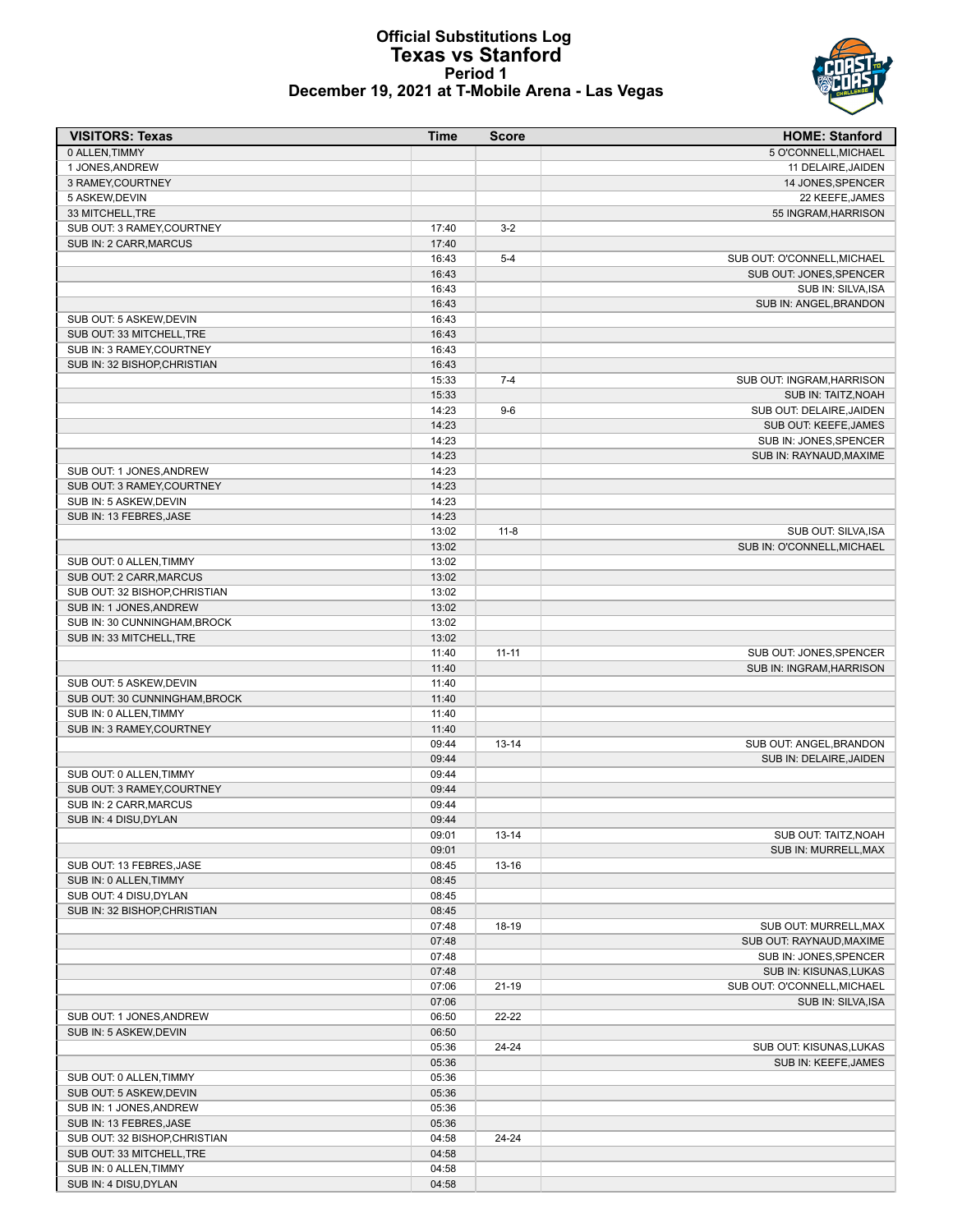| <b>VISITORS: Texas</b>   | Time  | <b>Score</b> | <b>HOME: Stanford</b>       |
|--------------------------|-------|--------------|-----------------------------|
|                          | 03:56 | $27 - 26$    | SUB OUT: JONES, SPENCER     |
|                          | 03:56 |              | SUB OUT: INGRAM, HARRISON   |
|                          | 03:56 |              | SUB IN: TAITZ, NOAH         |
|                          | 03:56 |              | SUB IN: ANGEL, BRANDON      |
|                          | 03:05 | 30-27        | SUB OUT: SILVA, ISA         |
|                          | 03:05 |              | SUB OUT: DELAIRE, JAIDEN    |
|                          | 03:05 |              | SUB OUT: KEEFE, JAMES       |
|                          | 03:05 |              | SUB IN: O'CONNELL, MICHAEL  |
|                          | 03:05 |              | SUB IN: RAYNAUD, MAXIME     |
|                          | 03:05 |              | SUB IN: INGRAM, HARRISON    |
| SUB OUT: 13 FEBRES, JASE | 03:05 |              |                             |
| SUB IN: 5 ASKEW, DEVIN   | 03:05 |              |                             |
|                          | 02:38 | $31 - 27$    | SUB OUT: O'CONNELL, MICHAEL |
|                          | 02:38 |              | SUB IN: SILVA, ISA          |
| SUB OUT: 5 ASKEW, DEVIN  | 02:38 |              |                             |
| SUB IN: 13 FEBRES, JASE  | 02:38 |              |                             |
|                          | 01:07 | $31 - 27$    | SUB OUT: INGRAM, HARRISON   |
|                          | 01:07 |              | SUB IN: JONES, SPENCER      |
| SUB OUT: 2 CARR, MARCUS  | 01:07 |              |                             |
| SUB IN: 5 ASKEW, DEVIN   | 01:07 |              |                             |

**Texas 34, Stanford 27**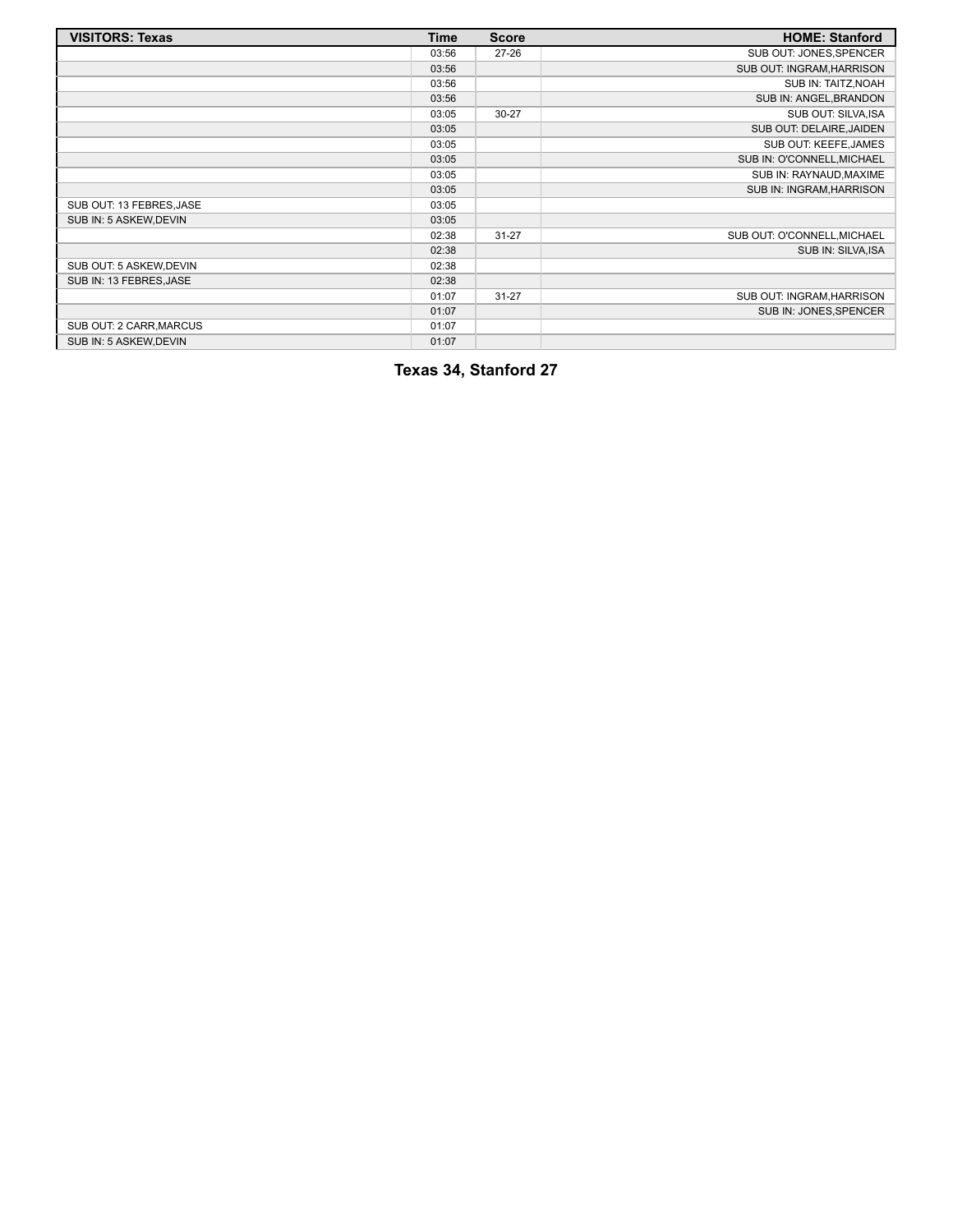#### **Official Substitutions Log Texas vs Stanford Period 2 December 19, 2021 at T-Mobile Arena - Las Vegas**

| <b>VISITORS: Texas</b>                                   | Time           | <b>Score</b> | <b>HOME: Stanford</b>                             |
|----------------------------------------------------------|----------------|--------------|---------------------------------------------------|
| 0 ALLEN.TIMMY                                            |                |              | 5 O'CONNELL, MICHAEL                              |
| 1 JONES, ANDREW                                          |                |              | 11 DELAIRE, JAIDEN                                |
| 3 RAMEY, COURTNEY                                        |                |              | 14 JONES, SPENCER                                 |
| 5 ASKEW, DEVIN                                           |                |              | 22 KEEFE, JAMES                                   |
| 33 MITCHELL, TRE                                         |                |              | 55 INGRAM, HARRISON                               |
|                                                          | 20:00          |              | SUB OUT: SILVA, ISA                               |
|                                                          | 20:00<br>20:00 |              | SUB OUT: TAITZ, NOAH<br>SUB OUT: ANGEL, BRANDON   |
|                                                          | 20:00          |              | SUB OUT: RAYNAUD, MAXIME                          |
|                                                          | 20:00          |              | SUB IN: O'CONNELL, MICHAEL                        |
|                                                          | 20:00          |              | SUB IN: DELAIRE, JAIDEN                           |
|                                                          | 20:00          |              | SUB IN: KEEFE, JAMES                              |
|                                                          | 20:00          |              | SUB IN: INGRAM, HARRISON                          |
| SUB OUT: 4 DISU, DYLAN                                   | 20:00          |              |                                                   |
| SUB OUT: 13 FEBRES, JASE                                 | 20:00          |              |                                                   |
| SUB IN: 3 RAMEY, COURTNEY                                | 20:00          |              |                                                   |
| SUB IN: 33 MITCHELL, TRE                                 | 20:00          |              |                                                   |
| SUB OUT: 33 MITCHELL, TRE                                | 17:41          | 36-28        |                                                   |
| SUB IN: 4 DISU, DYLAN                                    | 17:41          |              |                                                   |
|                                                          | 16:37          | 38-29        | SUB OUT: JONES, SPENCER                           |
|                                                          | 16:37          |              | SUB OUT: KEEFE, JAMES                             |
|                                                          | 16:37          |              | SUB IN: TAITZ, NOAH                               |
|                                                          | 16:37          |              | SUB IN: RAYNAUD, MAXIME                           |
| SUB OUT: 5 ASKEW, DEVIN                                  | 16:37          |              |                                                   |
| SUB IN: 2 CARR, MARCUS<br>SUB OUT: 1 JONES, ANDREW       | 16:37<br>16:04 | 38-30        |                                                   |
| SUB OUT: 3 RAMEY, COURTNEY                               | 16:04          |              |                                                   |
| SUB IN: 13 FEBRES, JASE                                  | 16:04          |              |                                                   |
| SUB IN: 32 BISHOP, CHRISTIAN                             | 16:04          |              |                                                   |
|                                                          | 13:45          | 44-33        | SUB OUT: RAYNAUD, MAXIME                          |
|                                                          | 13:45          |              | SUB IN: KISUNAS, LUKAS                            |
| SUB OUT: 4 DISU, DYLAN                                   | 13:45          |              |                                                   |
| SUB OUT: 13 FEBRES, JASE                                 | 13:45          |              |                                                   |
| SUB IN: 5 ASKEW, DEVIN                                   | 13:45          |              |                                                   |
| SUB IN: 33 MITCHELL, TRE                                 | 13:45          |              |                                                   |
|                                                          | 12:51          | 44-33        | SUB OUT: INGRAM, HARRISON                         |
|                                                          | 12:51          |              | SUB IN: ANGEL, BRANDON                            |
|                                                          | 12:10          | 46-33        | SUB OUT: O'CONNELL, MICHAEL                       |
|                                                          | 12:10          |              | SUB OUT: DELAIRE, JAIDEN                          |
|                                                          | 12:10          |              | SUB IN: SILVA, ISA                                |
|                                                          | 12:10          | 48-33        | SUB IN: JONES, SPENCER                            |
| SUB OUT: 2 CARR, MARCUS<br>SUB OUT: 32 BISHOP, CHRISTIAN | 11:35<br>11:35 |              |                                                   |
| SUB IN: 3 RAMEY, COURTNEY                                | 11:35          |              |                                                   |
| SUB IN: 4 DISU, DYLAN                                    | 11:35          |              |                                                   |
|                                                          | 11:21          | 48-33        | SUB OUT: ANGEL, BRANDON                           |
|                                                          | 11:21          |              | SUB IN: INGRAM, HARRISON                          |
|                                                          | 10:52          | 51-36        | SUB OUT: KISUNAS, LUKAS                           |
|                                                          | 10:52          |              | SUB IN: RAYNAUD, MAXIME                           |
| SUB OUT: 3 RAMEY, COURTNEY                               | 08:33          | 53-40        |                                                   |
| SUB OUT: 33 MITCHELL, TRE                                | 08:33          |              |                                                   |
| SUB IN: 2 CARR, MARCUS                                   | 08:33          |              |                                                   |
| SUB IN: 32 BISHOP, CHRISTIAN                             | 08:33          |              |                                                   |
| SUB OUT: 4 DISU, DYLAN                                   | 07:28          | 53-40        |                                                   |
| SUB OUT: 5 ASKEW, DEVIN                                  | 07:28          |              |                                                   |
| SUB IN: 1 JONES, ANDREW                                  | 07:28          |              |                                                   |
| SUB IN: 33 MITCHELL, TRE                                 | 07:28          |              |                                                   |
|                                                          | 06:51<br>06:51 | 53-40        | SUB OUT: SILVA, ISA<br>SUB IN: O'CONNELL, MICHAEL |
|                                                          | 04:50          | 53-40        | SUB OUT: JONES, SPENCER                           |
|                                                          | 04:50          |              | SUB IN: ANGEL, BRANDON                            |
| SUB OUT: 2 CARR, MARCUS                                  | 04:50          |              |                                                   |
| SUB OUT: 32 BISHOP, CHRISTIAN                            | 04:50          |              |                                                   |
| SUB IN: 3 RAMEY, COURTNEY                                | 04:50          |              |                                                   |
| SUB IN: 5 ASKEW, DEVIN                                   | 04:50          |              |                                                   |
| SUB OUT: 5 ASKEW, DEVIN                                  | 04:08          | 53-40        |                                                   |
| SUB IN: 2 CARR, MARCUS                                   | 04:08          |              |                                                   |
|                                                          | 03:09          | 55-44        | SUB OUT: TAITZ, NOAH                              |
|                                                          | 03:09          |              | SUB IN: DELAIRE, JAIDEN                           |